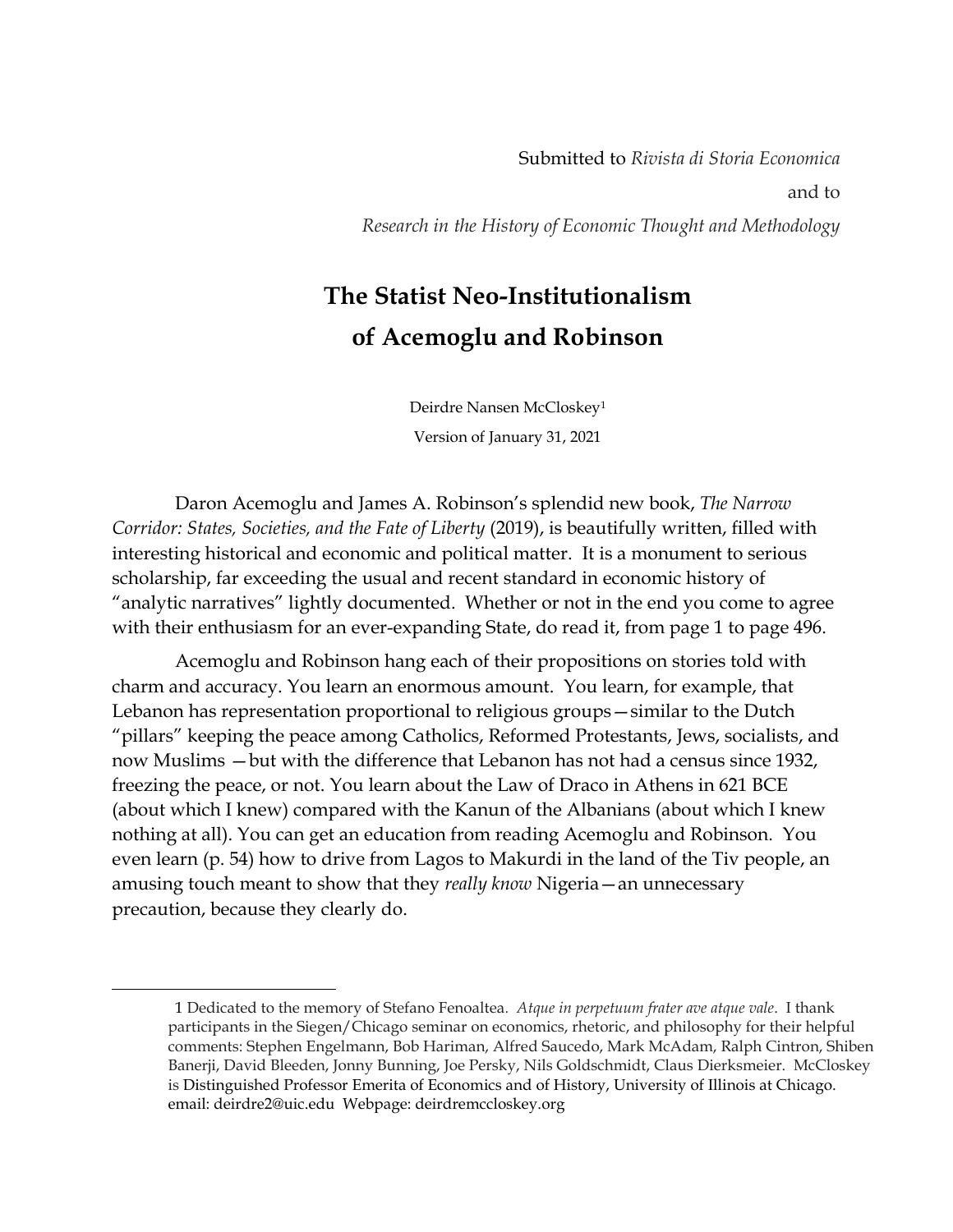About the Greatest Country in the World you learn such horrors of local State action as that "In 1930, in 44 of the 89 counties that Route 66 [from Chicago to Los Angeles] wound through, there were 'sundown towns'" (p. 69). That is, if you were Black (or in some places Mexican or Jewish) you could not drive after dark without fear of being stopped by the police and fined or worse. In a similar vein, contrary to a saccharine version of 1776 and all that, you learn, if you didn't know, that the Federalists in the early Republic felt urgently "the need to limit the involvement of the common people in politics" (p. 48), and arranged the Constitution to do so.

Sometimes what you learn is not so surprising, especially if you do not believe everything you read in the newspapers. Acemoglu and Robinson note that "China's high-speed rail system had presented an unrivaled opportunity for graft" (p. 71). This is hardly surprising in a polity which depends so much on permissions by officials in the one political party. Yet it is a fact worth emphasizing against the chorus of praise in the newspapers for a mythical "Chinese model," with which Acemoglu and Robinson are properly impatient. Their use of such comparisons across time and space—the humanist's version of quantification—is very fine. They range through history with graceful mastery.

Further, the voice of the book is amiable, and never indignant. Adam Smith early in *The Theory of Moral Sentiments* warns that indignation towards the other merely evokes in the impartial spectator a sentiment of sympathy towards the other, and against the (no doubt fully justified) indignation. It is therefore wiser in scientific rhetoric to adopt, as Acemoglu and Robinson do, what has been called "the empiricist monologue," striding past largely without comment or refutation or citation the theories of other historical and political and economic scientists. Even when they do mention alternative theories—as for example in their wise rejection of the ever-popular Eurocentrism of Europe's "Judeo-Christian culture, its unique geography, its European values" (p. 198)—they do not pause to weigh and consider them in detail.

But science actually advances by criticism—observed Karl Popper and Thomas Kuhn and Paul Feyerabend—and so duty calls. At a picky level, soon to be left, not every historical fact they put forward is factual. They describe the English Civil War as "nightmarish," perhaps to justify Thomas Hobbes' horrified characterization from his refuge in France of a State lacking a masterful Leviathan in charge. But in fact 1642- 1651 small armies engaged in small battles, and the rest the country kept calm and carried on. They describe the US frontier as a war of all against all, exaggerating for example its murder rate, and not getting much beyond Hollywood history. But a classic study of the extent of violence in the cow towns of Kansas discovered that all the murders 1870-1885 came to a mere one-and-a-half per town per trading season. 2

<sup>2</sup> Dykstra, 1968, pp. 146, 148, 143.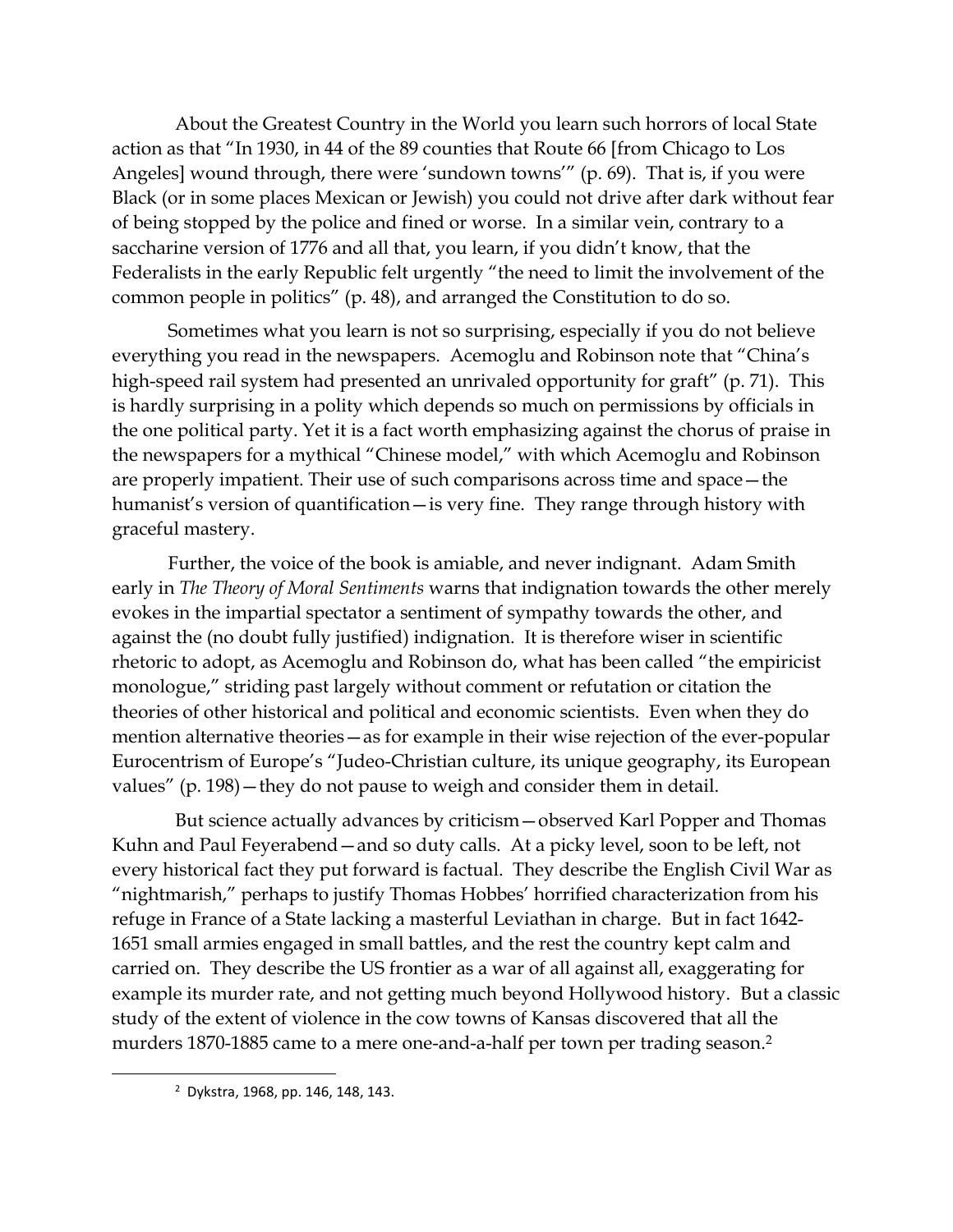Almost none were the outcome of *Gunsmoke*-type duels. Less than a third of gunshot victims in the non-Hollywood cow towns returned fire. Many were not armed, as for instance the Caldwell wife shot dead in 1884 by her drunken husband. Or again, Acemoglu and Robinson view India as economically hopeless because of caste. It's what we thought before 1991, and what I was taught as an economics student in the 1960s about the vicious circle of poverty in India and in China. Not so, it seems, from the recent doubling and redoubling of Indian real income per person, and for the poorest, too. Again, they attribute equality to the ancient Germanic tribes, somehow persisting underground through ten subsequent centuries of violent hierarchy to emerge recently, a sweetly Romantic and Eurocentric touch, argued at length in a startlingly scholarly chapter. On the contrary, however, speaking of caste, these were brutally unequal societies of slave and chieftain, fond of head hunting. And one might ask in scientific proof whether there were not a few other societies worldwide that had the alleged egalitarianism and representation they attribute to the Germans and also the framework, less dubious in the European case, of State power early—the two blades of scissors, they claim, that made Europe unique. The Iroquois at their height?

But no one can get everything exactly right, and where my knowledge overlaps with their astonishing expertise I reckon they get things right most of the time perhaps 95 percent. (On the Great Enrichment maybe it's down to 80 percent, especially in the wider morals of the tale.) That's much better than most economists (such as Acemoglu himself in some earlier writings) and political scientists (such as Charles Tilly, whom they quote approvingly) dealing in "stylized facts," the scientific version of "alternative facts."<sup>3</sup>

Good show. Though watch out for the 5%.

**§**

Enough pickiness. Their book is a stunningly learned and eloquent contribution to the "neo-institutionalist" movement in economics since Douglass North (1920-2015) spoke out loud and bold.<sup>4</sup> It's called neo-institutionalism to distinguish it from the old American school of institutionalism of Veblen, Commons, Ayer, and Galbraith, which itself was a chip off the old block of the German Historical School of Schmoller, Weber, Sombart, Lowe, and Polanyi. Quite contrary to such oldsters, the neo-institutionalist uses enthusiastically the tools of "neoclassical" economics. Especially they use the subtools featured in "Samuelsonian" economics, in which modern bourgeois economists

<sup>3</sup> For an analysis of Acemoglu's views in 2008 of medieval history, see McCloskey 2018, Chp. 34. A similar analysis of the understanding Acemoglu and Robinson had of the Industrial Revolution in *Why Nations Fail* is in McCloskey 2016, Chp. 11.

<sup>4</sup> North 1981, 1990, 2005, and co-authored books and articles.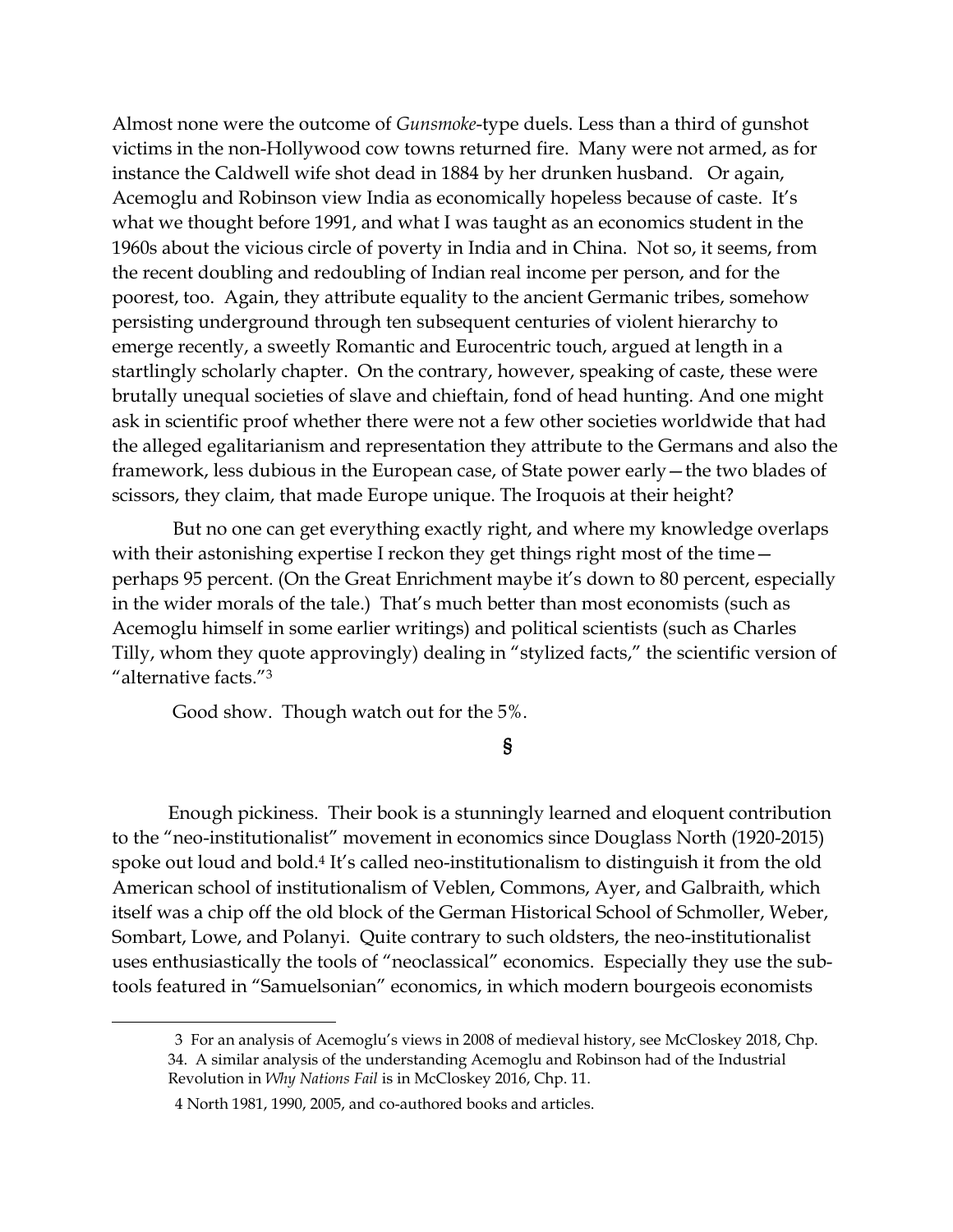are exclusively trained—tools such as non-cooperative game theory and its construal of the human as Mr. Max *U*, a narcissistic sociopath intent on maximizing his utility subject only to the constraint of the rules of the game. Or not, if he can get away with it.

Acemoglu and Robinson's book is the very best that rational-choice neointuitionalism can offer, which makes it a good test case of the movement. <sup>5</sup> Their ideas have developed a little over the past decade. Spooked perhaps by the resentment against experts expressed in populism, they are now less sure that expertly designed black-letter laws and other rules of the game suffice. Yet meanwhile the wider movement proposing that "institutions matter"—sometimes with little more in the way of historical evidence or social-scientific thinking than the bare phrase—has become more and more influential, as for example at the World Bank and in economic history. Time for a critical look here—sometimes appreciative, sometimes not so much.

If you are an economist, or an econowannabe in law or history or political science, and especially if you are a Samuelsonian or Marxist, you will appreciate the repeated assertion by Acemoglu and Robinson that material incentives, not ideas, run the historical show. You will hear that "structures" are the ticket; that economies and polities only succeed when the right structures are imposed from above by a (properly "shackled") Leviathan; that limited-government liberalism doesn't work; that spontaneous order is a libertarian mistake; that we need proliferating policies from the top down about industry and innovation; and that the World Bank's formula nowadays of "add institutions and stir," replacing its post-War one of "add capital and stir," is the way to wealth and liberty.

Their model is meant to explain why liberal democracy is so rare, a narrow road. Hobbes is their main man. <sup>6</sup> Like him, Acemoglu and Robinson show a marked distaste for what they call the Absent Leviathan (which some of us call liberty). They follow Hobbes in claiming that modernity requires a massive sea monster of a centralized State. In the sarcastic words of the Book of Job 41:4, "Will [Leviathan] make a covenant with you?" Don't be silly: this is Hobbes' and North's and Acemoglu's and Robinson's admired and feared State, which sets the rules of the game. "Indeed, any hope

<sup>5</sup> Mark McAdam and Nils Goldschmidt point out to me that there is a version of "neo" that is not so new, a revival of the German Historical School, centered now at the journal *Schmollers Jahrbuch: the Journal of Contextual Economics* edited by Goldschmidt, which takes institutions as central, but not supposing they are instances of Max *U.*

<sup>6</sup> I interpret Hobbes in the conventional way. But I am made uneasy by my friend David Bleeden's much more learned view, and by my colleague Stephen Engelmann's point that, in the reading of his teacher at Johns Hopkins, the political philosopher Richard Flathman, *Leviathan* can be construed as a *reductio ad absurdum*, to show that such a thing as an all-powerful king was impossible. Language, Hobbes argued, is hopelessly social and ambiguous (thus Wittgenstein) in the ambiguity and sociality of laws and commands the liberty of the individual can flourish. Michael Oakeshott once said that Hobbes was the first great political philosopher to write in English—maybe, he added, the only one. More uneasiness.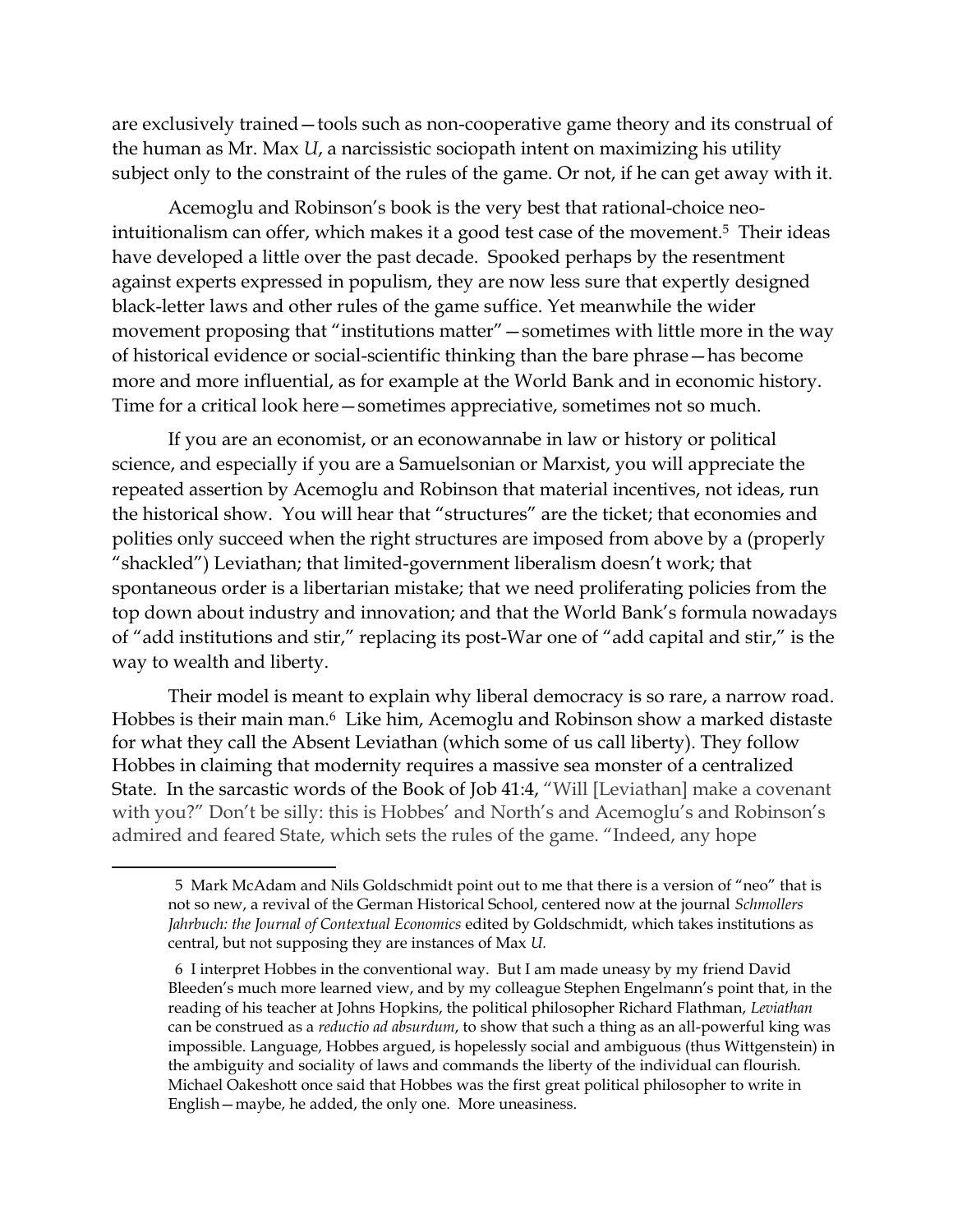of overcoming him is false; shall one not be overwhelmed at the sight of him?" (Job 41:9). "He beholds every high thing; he is king over all the children of pride" (Job 41:34). Paradoxically, in Hobbesian style, a Leviathan State is said by Acemoglu and Robinson to be necessary for true "liberty," or else the life of humans is solitary, poor, nasty, brutish, and short. They celebrate a precarious liberal covenant made with an intrinsically illiberal Leviathan.

They begin the book with a vivid Hobbesian portrait of Nigeria in a hard time, with Lagos in chaos, extortionate roadblocks abounding. Such "coming anarchy" was matched in early modern Europe by river blocks on the Rhine (whence the historically misleading phrase in US history, "robber barons") and by non-baronial robbers on the King's highway in England. Yet both the Rhineland and England a century or so after 1776 had doubled their real incomes per head. And they were on the way to a Great Enrichment that raised incomes at length not by a mere 100 percent but by fully 3,000 percent or more. How did such a world-making event happen? Acemoglu and Robinson believe, agreeing in this with Liah Greenfield of Boston University (though she is not cited), that the trick was the rise of the European State.<sup>7</sup>

Concerning the suppression of chains across the Rhine and the suppression of English highwaymen riding up to the old inn door, one can agree. A question remaining is whether the State has all that much to do with overall security, considering self-protection such as locks on doors, and whether the expanded robberies by what the Italians call *governo ladro* alters the accounting: high speed rail in China, the Big Dig in Boston, the tide gates in the Venetian lagoon. Another is whether for economic enrichment the Leviathan was in fact much of a help, considering that private innovation dominates the economic history. <sup>8</sup> And the master question is whether Leviathan's subsequent growth, after collecting some minimal fruits of public order around 1848, has become gradually since then a cancerous and illiberal disaster.

True, a thoroughly stateless place *can* be violent, though even in the mining camps of Gold-Rush California violence was in fact leashed. <sup>9</sup> Acemoglu and Robinson admit at the outset that "stateless societies are quite capable of controlling violence and putting a lid on conflict, though as we'll see this doesn't bring much liberty" (p. 11) And they also admit that a place with a king or chancellor or politburo can be violent, too. "Life under the yoke of the state can be nasty, brutish, and short too"  $(p. 12)$ . Well, yes.

Their model can be summarized verbally in their charming terminology as exhibiting the rare liberal outcome of a "Shackled Leviathan" like the USA absent Trump that stands on a "narrow path/corridor" between the "Unshackled (or Despotic)

<sup>7</sup> Greenfield 1992, 2001.

<sup>8</sup> For some evidence on the point, see McCloskey and Mingardi 2020.

<sup>9</sup> Umbeck 1977.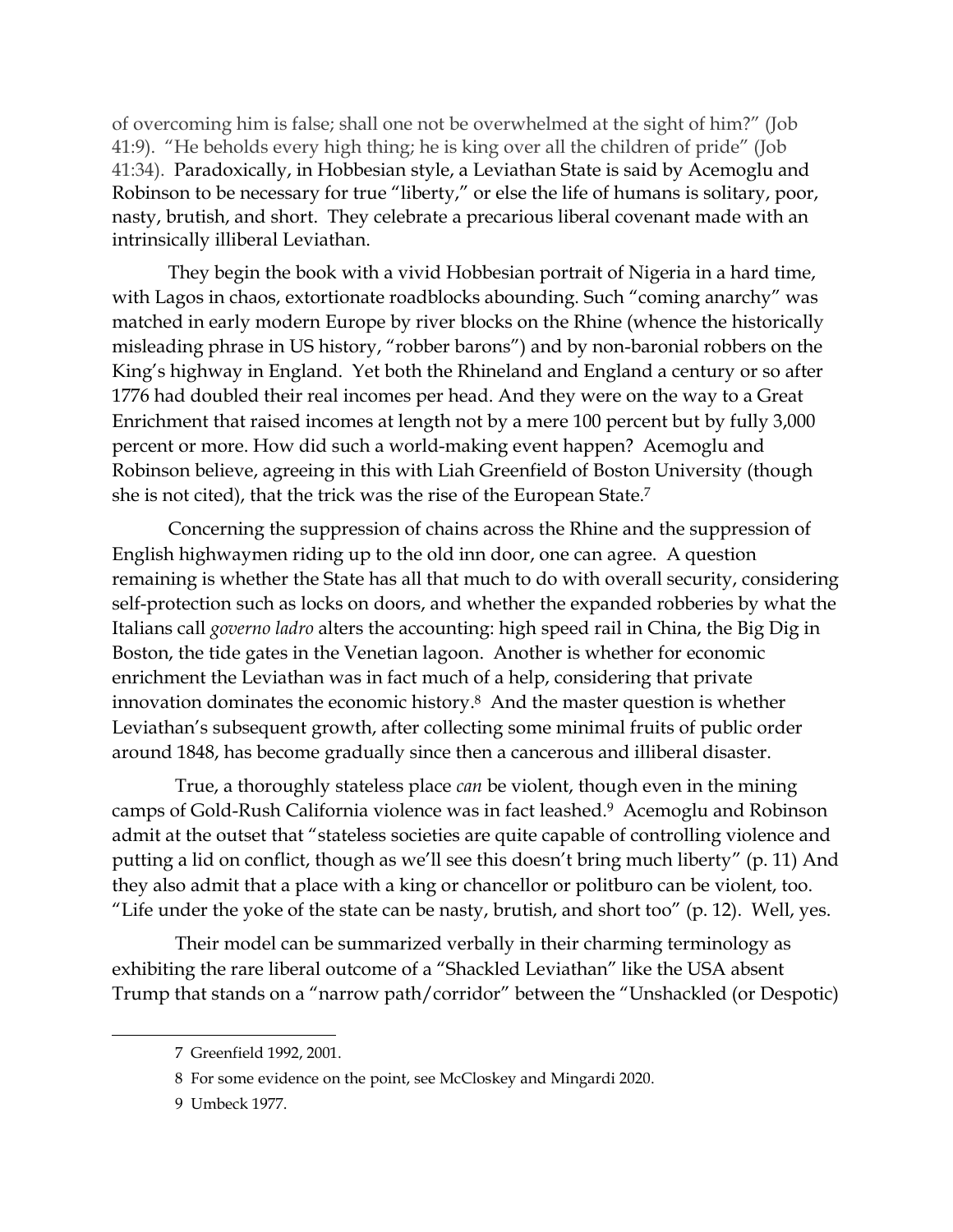Leviathans" like Putin's Russia or the Absent Leviathan like the mining camps. When "state capacity" increases, the "will to power" à la Hobbes and Nietzsche can begin a "slippery slope" to the "fearsome face" of the "capable state," a tyranny, such as Xi Jinping's capable use of facial recognition technology, supplemented with capable use of old-fashioned truncheons. State capacity, they admit, is "Janus-faced," capable of giving its citizens all manner of modern goodies on the narrow path, but quite capable, too, on the wrong, Orwellian side of the path.

The model is encapsulated in a diagram, "The Evolution of Despotic, Shackled, and Absent Leviathans," which plots places like Russia or America at various times in a space of their "Power of Society" on the X axis and their "Power of the State" on the Y axis. The narrow corridor hugs a 45-degree line characterizing places such as the UK, France, the US, and Sweden during their modern histories, and Germany and Japan since 1945. The narrow path /corridor is the happy result of rising state power *and* rising power of "society." The countervailing powers (to coin a phrase; Galbraith is not mentioned) leads to "liberty" and "capable states matched by capable societies" (p. 66). China is the unhappy case in the upper left of the diagram, of high State power but not enough "social" power to control it, the Despotic Leviathan. The Tiv of Nigeria and Cameroon and one might have expected the mining camps, too, are the other unhappy cases, in the lower right, in which State power goes to zero and "social" power dominates, the disfavored Absent Leviathan. It is only in the narrow, middle, 45-degree corridor "that true liberty, unencumbered by political, economic, and social dominances, emerges" (p. 66). The best places, they claim, get a bigger and bigger "capable" modern State, in which their "society" limits the slippery slope to the fearful northwest, outside the narrow path.

It is an attractive model in many ways, and backed I have said with fine scholarship, if not usually of a quantitative character. But the reiterated statism in the book, the notion that the gigantic states of the modern world are necessary for liberty and prosperity, is deeply questionable. Acemoglu and Robinson mention a few people who might question their enthusiastic statism, such as Smith (one page on which he is cited in the index), Mill (2), Hayek (9: you see who the main enemy is, with pp. 464-467, in a rare attempt at scientific conjecture and refutation, devoted to "Hayek's Mistake"), and Fukuyama (2, though 10 tacit notices of his phrase "the [liberal] end of history")**.**  The Tocqueville of *Democracy in America* (1835) is given voice (4), but not for his antistatist *L'Ancien Régime et la Révolution* (1856). We do not hear of, to mention a goodly number of liberal doubters of statism, and theorists of liberty, Paine ("Society in every state is a blessing, but Government, even in its best state, is but a necessary evil; in its worst state, an intolerable one"), Wollstonecraft, Constant, de Stael, Thomas Hodgskin, Thoreau, Manzoni, Bastiat, Spencer, Mises, Einaudi, Rand, Rose Wilder Lane, Ohlin, Popper, Röpke, M. Polanyi, Berlin, Aron, Friedman, Buchanan, Kołakowski, or Nozick.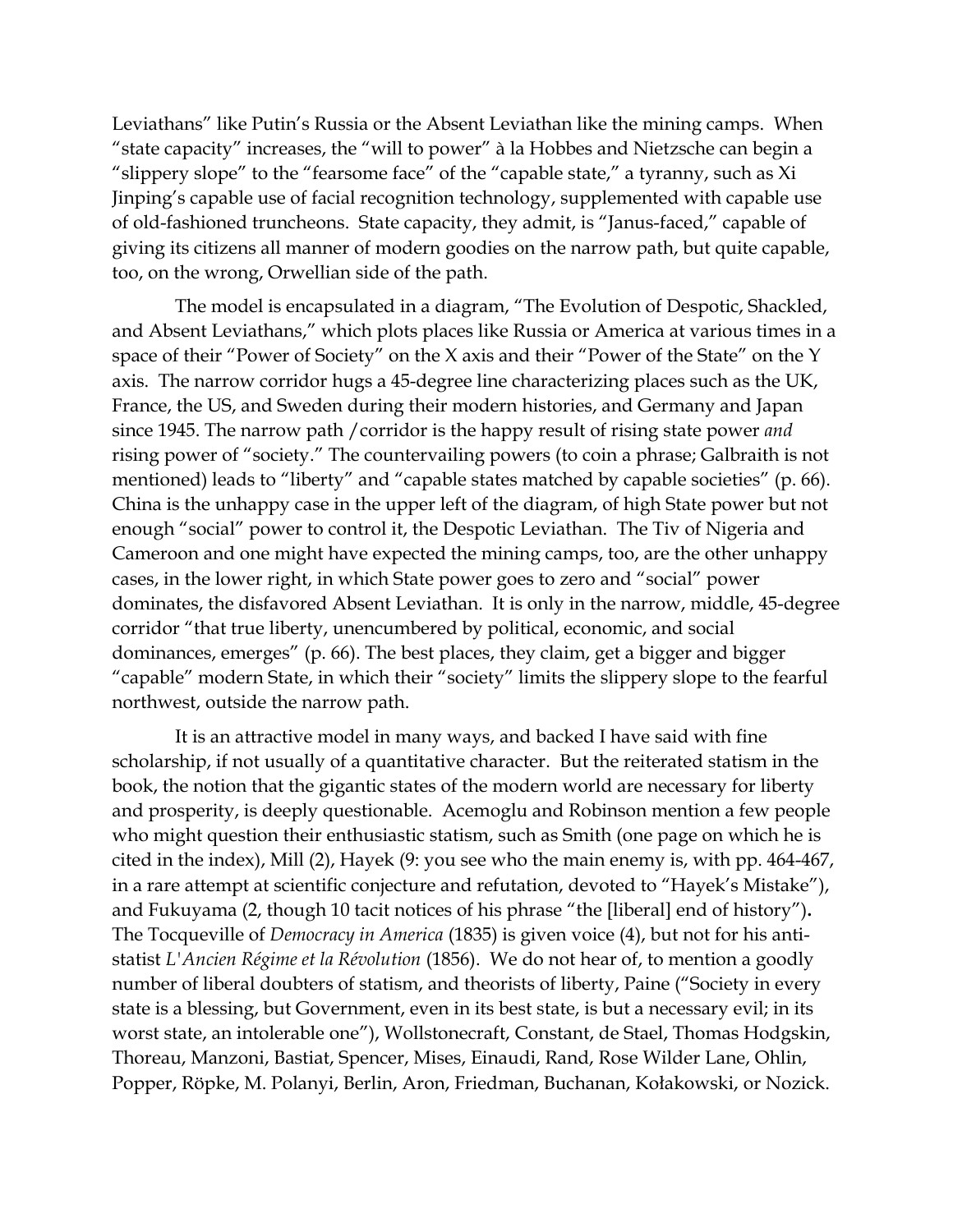The rhetoric chosen, I said, is the empiricist monologue, not chiefly conjectures and refutations.

"Society," by which Acemoglu and Robinson mean a norm of liberalism, surviving somehow in the coils of Leviathan, has to run faster and faster, as they note the Red Queen said to Alice, to stay in the same place relative to the bigger and bigger State they enthuse over—a State now taking in France, for instance, over half of national production for its splendid purposes, and regulating the rest, in order to achieve *liberté*. "The Leviathan, shackled or not, is Janus-faced, and despotism is in its DNA. This means that living with the Leviathan is hard work, particularly because there is a natural tendency for it to become more powerful over time" (p. 72). Acemoglu's native Turkey provides a recent example of the tip into fascism; we all hope that Robinson's native UK or my native US do not provide others.

It's hard work, then, as they say repeatedly. But any other arrangement, they also say, is doomed. The model of doomsday is their explanation of why liberal democracy is historically rare, nothing like the inevitable end of history, and is confined in recent centuries to a few places on a large scale. For example, "in a kin-based society political hierarchy is most likely to take the form of one clan's dominance over the others, paving the way for a type of Leviathan that would ultimately crush all opposition. A slippery slope" (p. 59). A place wholly stateless, or with a very weak state, can prevent what they call, using the Hobbesian orthography in which they delight, the "Warre" of all against all only by imposing a terrible "cage of norms," a cage which they claim is not typical of modernity, too, and is anyway bad for modern business.

**§**

One great merit of their model is that conceptually it separates norms from institutions, which avoids the tautology that most neo-institutionalists adopt. History exhibits, say Acemoglu and Robinson, a "complex dance between institutional change and norms" (p. 40). They claim a that "balance for creating liberty requires institutional reforms to work with and build on existing norms, while at the same time modifying and even obliterating aspects of those norms that are holding liberty back" (p. 40). Clearly, they think of institutions as separate from norms, though of course institutions and norms have mutual influence: "noninstitutionalized and institutionalized powers are synergistic and support each other" (p. 50).

If on the contrary the norms, speech, ethics, ideology are lumped into the word "institutions," as is more usual in this literature, the theory morphs into the Neoinstitutionalist Tautology. Social structure, it affirms, causes social structure—true enough but irrefutable because it is true by definition. *SS* is *SS*. The tautology is the reason that the formula "institutions matter" sounds so very obvious, and why neo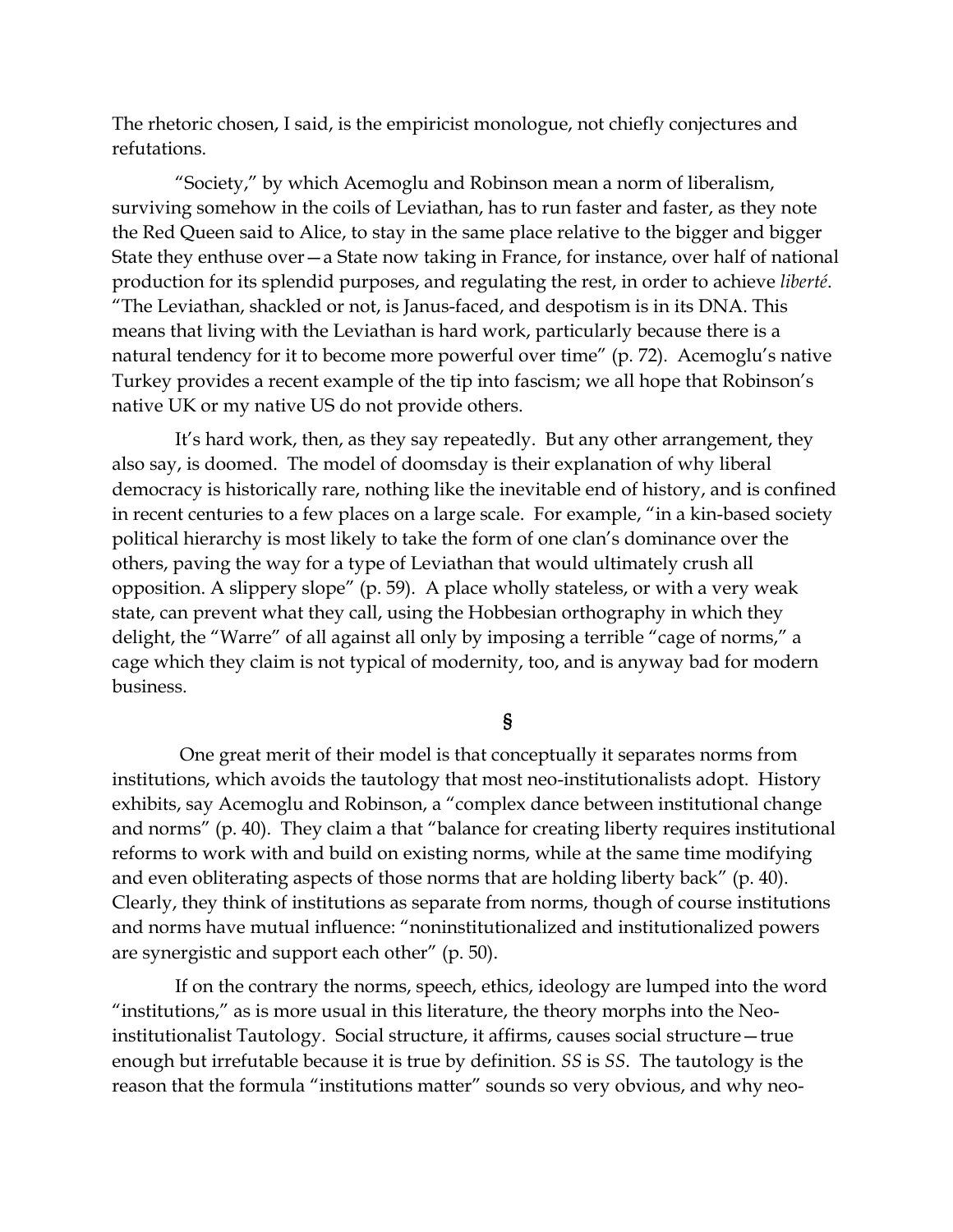institutionalists wax wroth when someone questions it. "*SS* is *SS*, you idiot, don't you see? Black-letter laws are the same as customs of courtesy. Shut up."

Weakly centralized societies according to Acemoglu and Robinson "must" (structural-functionalism creeps into the tale) use lots of "social norms—customs, traditions, rituals, and patterns of acceptable and expected behavior—that had evolved over generations" (p. 19). The unexpressed premise here is that norms are always slow to "evolve" "over generations," when in fact they can change in the course of a halfhour political speech. But Acemoglu and Robinson usually deploy the norm/institution distinction more skillfully, as in: "Norms of egalitarianism maintain the status quo. When such norms are weak or nonexistent, hierarchy emerges, the slippery slope kicks in, and statelessness ends. The surviving stateless societies thus tend to be those where norms of egalitarianism are strong and ingrained" (pp. 101-102).

Some of their other definitions are less skillfully deployed. The word "dominance" (196 occurrences, most of which exhibit the problem) and "dominate" (110 occurrences, about a third of which also do), slide between two meanings. The obvious liberal meaning of *dominium*/*imperium* is actual physical coercion by a master or by a masterful State, actual interference in someone's legitimate actions. The other definition is recently popular on the left and articulated by some political philosophers, especially by Philip Pettit, whom Acemoglu and Robinson follow uncritically. The liberal definition, they say, is too narrow. They adopt instead what one may call the Progressive Expansion: any unjust threat, whether backed by coercion or not, is to be defined as domination. For example, Acemoglu and Robinson claim that "norms in weak-State places also create a cage, imposing a different but no less disempowering sort of dominance on people. This too is true in every society, but in societies without centralized authority [that Leviathan they favor] and relying exclusively on norms, the cage becomes tighter, more stifling" (p. 19). They do not here offer quantitative backing for the quantitative claim. No wonder, because in the essential humanistic step of definition before measurement their "dominance/dominate" is defined to include every human means of disapproval, apparently whether or not it is a sign of potential physical coercion: shunning, scorning, dismissal from a job, lack of promotion, and other unpleasant speech acts which sometimes, unpredictably, have very nasty perlocutionary force. Actual States, by contrast, as Weber put it in 1919, claim over a certain region "the monopoly of the legitimate use of physical constraint/force/violence/coercion" (*das Monopol legitimen physischen Zwanges*).10 You know when you are being physically coerced, and you know what it forces you to do. Taxes, say. Beatings by your husband. And physical coercion can easily be measured: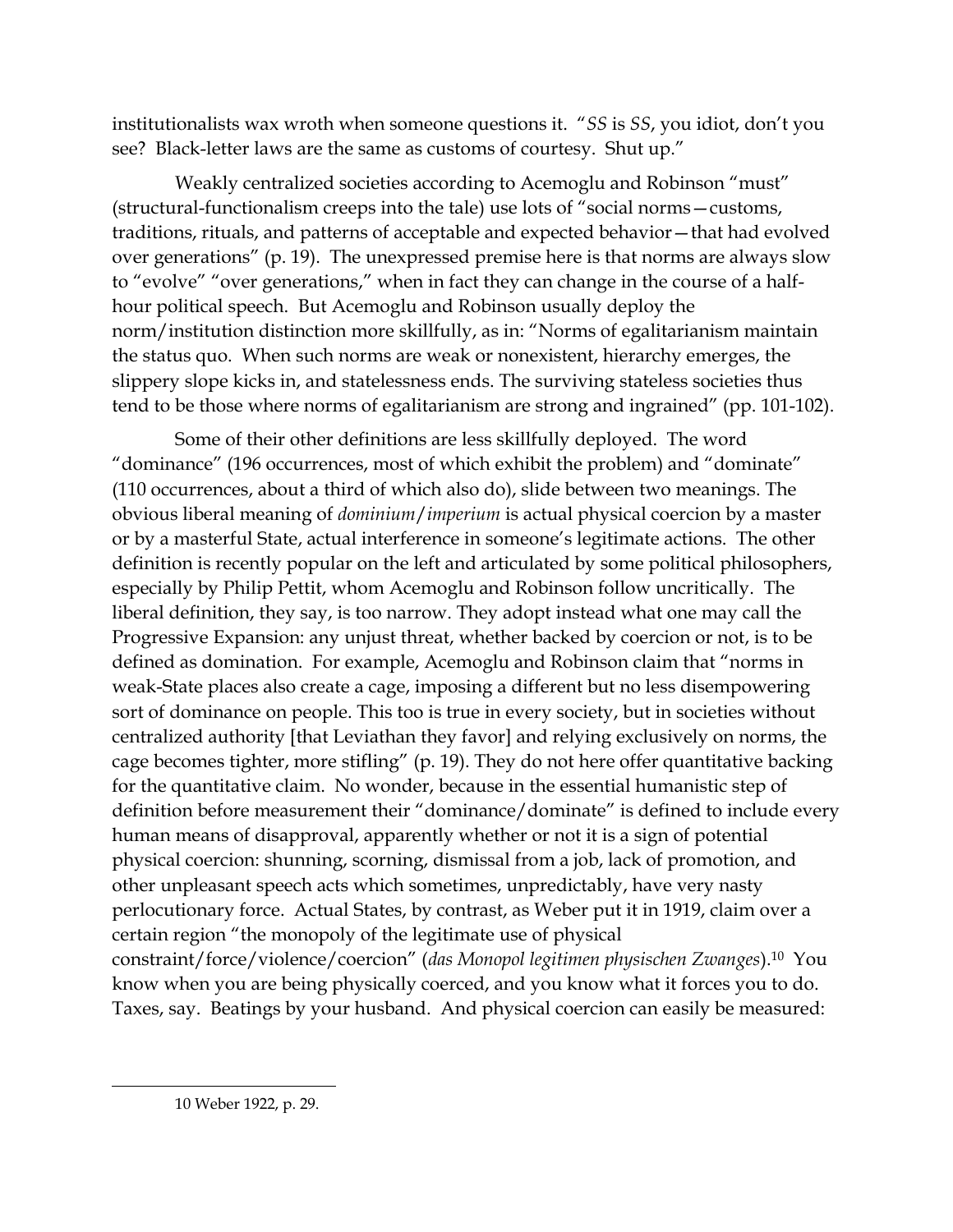count Putin's poisonings, for instance. Progressive, neo-republican unpleasant speech acts are rather more elusive.

What is so objectionable about the Equivocation? For one thing, as I've noted, Acemoglu and Robinson slip in a structural-functional prejudice that in stateless places the cage of "dominance" *must* be tighter. Maybe it will be, but maybe not. Maybe a modern region with a Leviathan states also has a "cage of norms" just as oppressive as that in a region with an absent Leviathan. Consult the evidence. The political scientist James Scott, whom Acemoglu and Robinson quote in another connection, and my late colleague in History at UIC, James F. Searing, both observe that for example highland people are often lightly governed but not therefore the less at liberty socially speaking. 11

For another, and more importantly—because it seems to be the basis for their distaste for small-state liberalism—Acemoglu and Robinson declare that "dominance" is, as they think Pettit says, all manner of fear-causing acts, physical or verbal. 12 Dominance, to be curbed by State action, "doesn't just originate," Acemoglu and Robinson write "from brute force or threats of violence [whether private or public]. Any relation of unequal power, whether enforced by threats or by other social means, such as customs, will create a form of dominance" (p. 6). Belief in conspiracy by witches, which they mention, is a form of dominance, even when it does not result in physical coercion to the stake. More relevant perhaps in today's politics (though conspiracy theories still abound), the wage bargain, which they mention, is a form of dominance, even though not backed by coercion. "Dominance can come from the overwhelming economic power some wield against others" (p. 144).

The trouble with such an expansive definition is that any human action, physical or verbal, private or public, with the *potential* (which is the crux) of causing fear is "dominance." The trouble is expressed delicately by Christopher McCammon in the *Stanford Encyclopedia of Philosophy* as that of "significant over-generalization." There is little reason to suppose that Pettit's definition of being dominated—as living as Pettit put it "in the shadow of the other's presence . . . in need of keeping a weather eye open for the other's moods" (quoted p. 22) is anything but a characterization of any society large or small. Marriage? Colleagueship? Science? A teacher who sets a tough examination that causes "unjust" fear in the students is exercising dominance. Philip Pettit writing an article so excellent that it causes another philosopher to fear "unjustly" that she might not be up to getting Pettit's former job at Australian National University is dominance. "Dominance," therefore, is everywhere. No wonder Progressives despair.

<sup>11</sup> Scott 2009; Searing 2002.

<sup>12</sup> Christopher McCammon 2018. Is a lucid exposition on which I have relied, once alerted by Robert Harriman, of the issues around Pettit and others on dominance.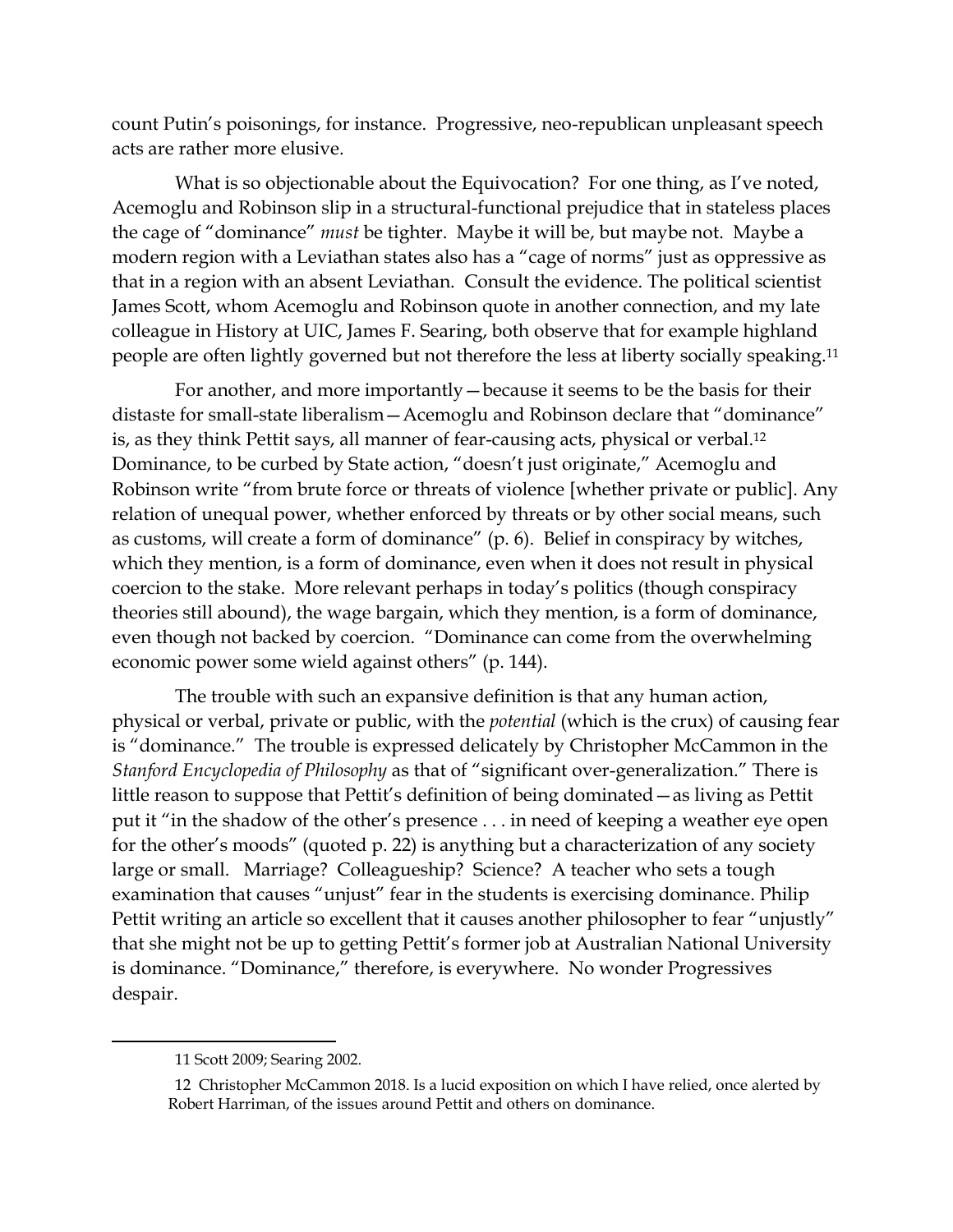And, bizarrely, the very State, the actual monopoly of actual physical dominance, is to be called in to regulate private "dominance" from speech acts unbacked by coercion. Acemoglu and Robinson declare that "one who is dominated cannot make free choices" (p. 7), an Equivocation that makes exit of non-slaves irrelevant to their liberty, and is anyway a strange thing for a Samuelsonian economist like Acemoglu to say.

Acemoglu and Robinson want to extend the definition likewise of "subordination" beyond actual coercion. Though the stories they offer about Congo and Lagos are about physical coercion, they explicitly extend it. They write that it is false to suppose that "[subordination] doesn't exist when conflicts are resolved by unequal power relations imposed by entrenched customs. To flourish, liberty needs the end of dominance, whatever its source" (p. 7) – the entrenched custom, for example, that professors at the Research School of Social Sciences at Australian National University must reach as high a standard as Philip Pettit did. Oh, fearful competition.

True, there is and always has been real fear produced by real, or at any rate plausibly anticipated, physical coercion. Pettit actually says that domination is an *unjust* power relation *in a structure* that everyone *acknowledges*, such as (we moderns believe after liberalism started its work) slavery. It is society, not Philip Pettit's writing, which has recently extended the definition of domination beyond the minimalist liberal word "interference," that is, the liberal motto of "don't mess with other people's stuff." "Liberty" could be viewed as either such liberal noninterference or the extended view of Pettit of non-"domination." A slave with a nice master is nonetheless "dominated," says Pettit. A statist such as Acemoglu or Robinson would say that if the big bully is right now not present in the schoolyard, or even if he is a nice bully and wouldn't think of using his physical strength, his potential victims are nonetheless dominated, not at liberty, and that the State needs to be brought in to repair the situation. A liberal would reply that the State is the most present bully, and is regularly not nice. Acemoglu and Robinson would reply to her that shackling the Leviathan is precisely what disarms the bullying, as in the Civil Rights Act of 1965. The liberal them would reply that more usually the State sponsors housing segregation and Jim Crow and the Fugitive Slave Act of 1850, not to mention its regular practice of taking from poor Peter to subsidize rich Paul. She would claim that quantitatively the State's role is on balance more bullying than liberating.

Yet of course domination exists in the mind of the victim, and is nasty, and matters. Consult for evidence the literature on family violence.<sup>13</sup> Consult for other evidence the literature on subalterns to the British Raj, such as in Gayatri Spivak's

<sup>13</sup> Laura McCloskey 2001; Jewkes and other 2010, which both focus on physical violence, acknowledging its psychological correlates. I thank Laura for guiding me in this literature.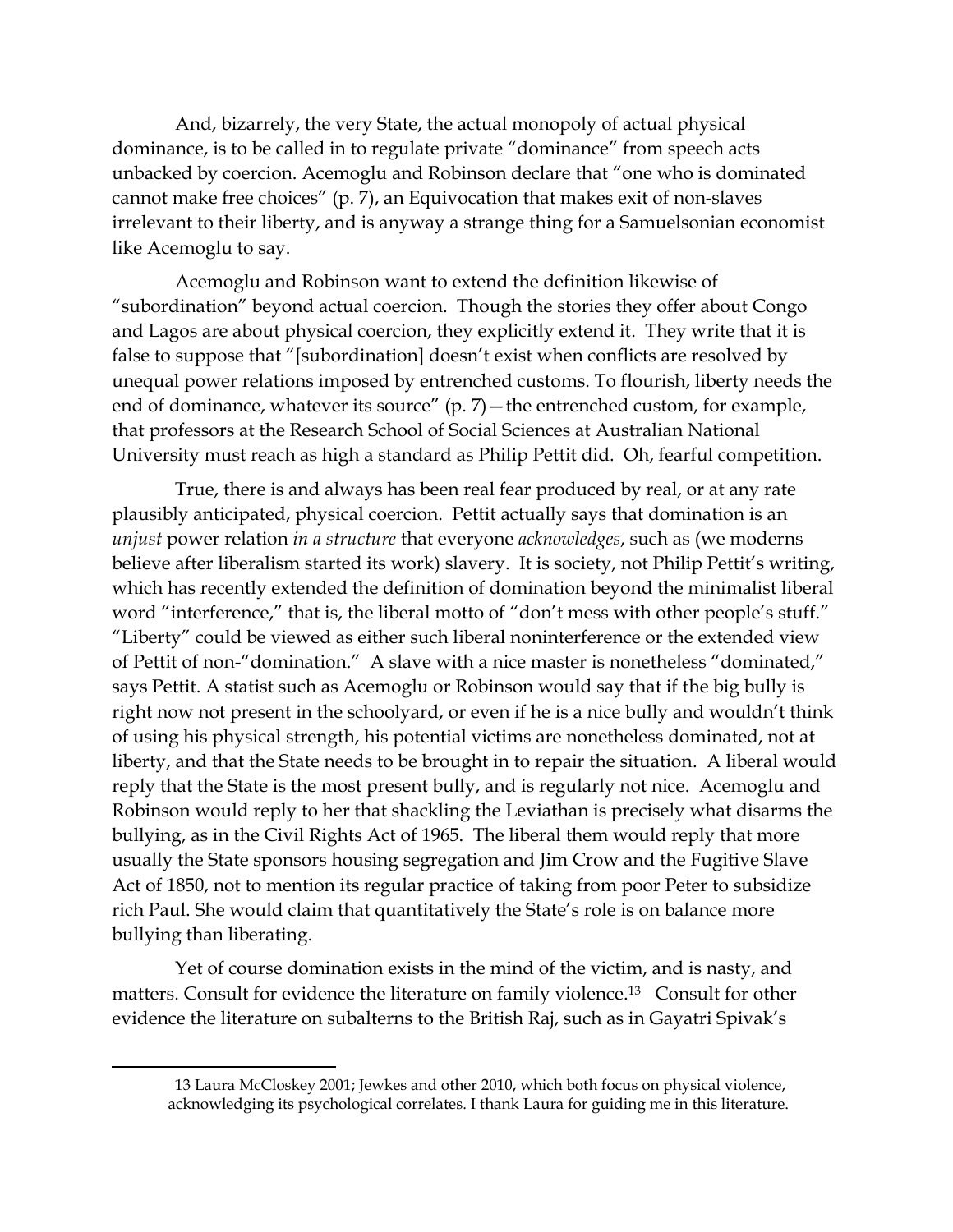writings; or the undignified fear by servants of the present-day "capitalist" rajas, such as in the 2021 film *The White Tiger*. <sup>14</sup> Yet there remains the problem that any unjust threat, even without physical coercion behind it, is seen as dominance and subornation, and we need "the end of dominance, whatever its source." Dominance in this Pettit-ite definition is an *unjust* threat, such as unjust dismissal from an employment. But what is just? The liberal would say that dismissal and its threat is precisely the just practice of a liberated society, as is allowing people to buy where they wish and sell their labor where they wish. Or as Mill put the point in *On Liberty*, "Society admits no right, either legal or moral, in the disappointed competitors, to immunity ["protection"] from this kind of suffering [that is, the suffering of "domination"]; and feels called on to interfere [in the liberal definition], only when means of success have been employed which it is contrary to the general interest to permit—namely, fraud or treachery, and force."<sup>15</sup> Acemoglu and Robinson have tilted the table against liberalism, and in favor of a State power to interfere in private arrangements, a power characteristic of modern social democracies, by adopting an enormously extended definition of the "right" in justice to call on the State to interfere in any "domination."

§

But beyond mis-definitions in the necessary humanistic step of any science, the underlying model of social change in Acemoglu and Robinson is scientifically defective. Crucially, neo-institutionalist economists of their ilk have not really taken on the idea that ethical ideas can matter independently (sometimes) of incentives. The neoinstitutionalists and fellow travelers keep falling back into arguments that say that formal Institutions (let's symbolize them by *N*, because the other term, Ideas, also starts with an *I*) suffice for growth (*G*, into which I'll throw their "liberty," too):  $N \rightarrow G$ .

The neo-institutionalists in their actual scientific practice, as against their ornamental claims to be interested in ideas, deny the force of political ideas. In particular they deny the force of the liberalism, an idea conceived by advanced intellectuals in northwestern Europe in the 18th century, such as Adam Smith's "obvious and simple system of natural liberty."<sup>16</sup> The correct model, I say contrary to Acemoglu and Robinson, is not  $N \rightarrow G$ , but  $N$  and  $I$  and  $f(N,I) \rightarrow G$ . The Ideas,  $I$ , are to be thought of as sound, pretty favorable ethical ideas about bourgeois and then working-class people acting in voluntary trades and trying out betterments such as the steam engine or, as Huck Finn put it, lighting out for the territories. Likewise, the Institutions, *N*, are to be thought of as not perfect but pretty good incentives, such as permission to invent

<sup>14</sup> McCloskey 2000.

<sup>15</sup> Mill 1859 (2001), pp. 86–87.

 <sup>16</sup> Smith 1776, IV.ix.51, p. 687.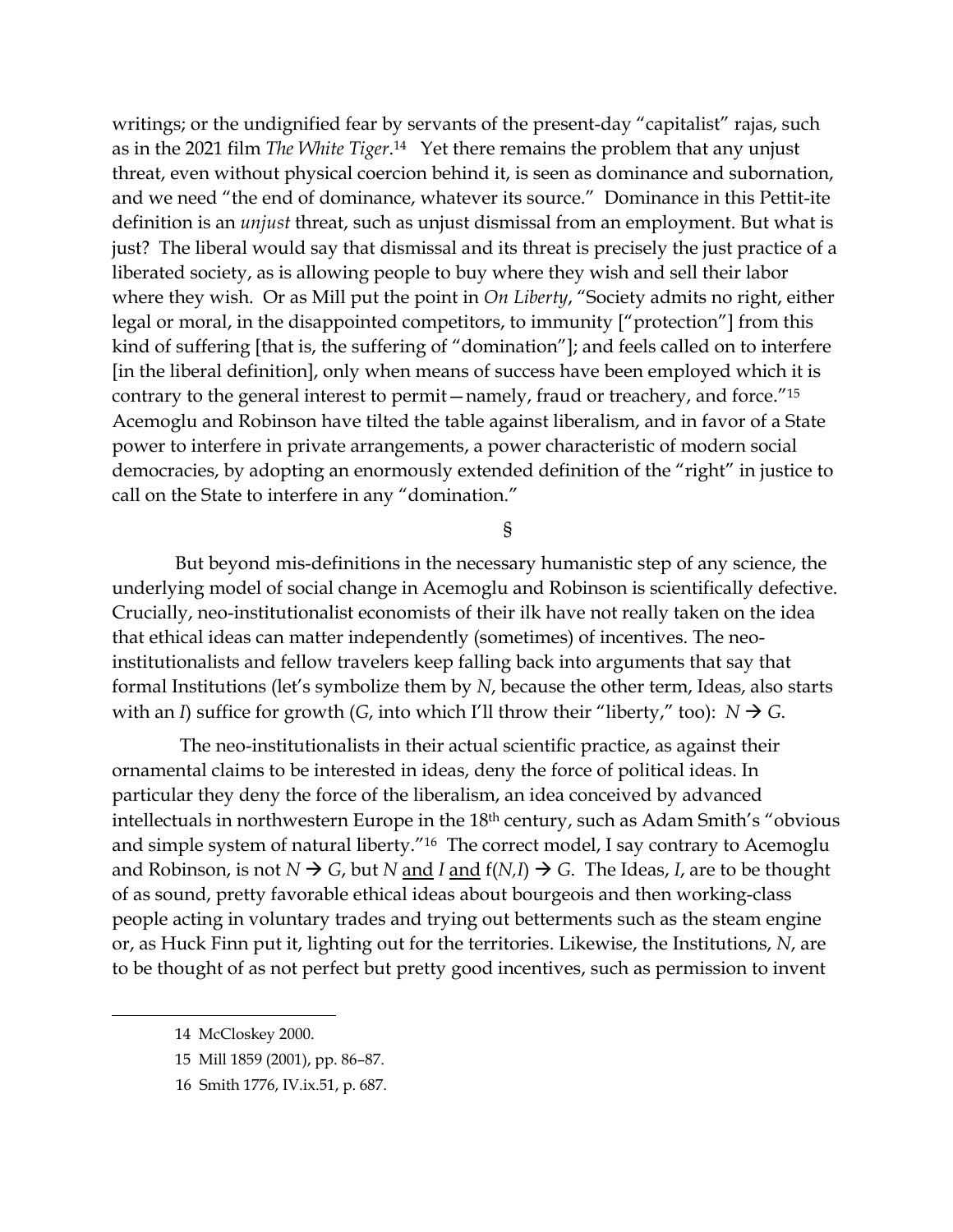mail-order retailing or to light out for Oregon Territory. The function f(*N,I*) acknowledges that ideas and institutions interact, as for example the opening lines of the Declaration of Independence placing a steady pressure on American institutions to fulfill the promise of actual equality of permissions, or the institutions of Chinese censorship under Xi suppressing the idea that Hong Kong might be a good model for the nation. What actually changed in the 18th century in Britain was *I*—ideas, not mainly *N*, institutions. Defective neo-institutionalist histories to the contrary, such as North and Barry Weingast's classic article of 1989, *N* didn't change in Britain very much until late in the story, after the Reform Bill of 1832 and especially during Lloyd George's term of Chancellor of Exchequer 1908-1915, well after the Great Enrichment, *G,* was under way. 17

If one believes the simple neo-institutionalism of North and Acemoglu and others that, near enough,  $N \rightarrow G$ , then it follows in strict logic that not- $G \rightarrow$  not-*N*. The hunt is on for institutions *N* that failed, and that kept nations failing, resulting in a sad not-*G*, as in Acemoglu and Robinson's book of 2012, *Why Nations Fail*. But if one believes that *N* and *I* and  $f(N,I) \rightarrow G$ , then it follows in equally strict logic that not-G  $\rightarrow$ either not-*N* (bad institutions) <u>or</u> not-*I* (bad ideas) <u>or</u> bad consequences of  $f(N,I)$ , or all of them. <sup>18</sup> (This elementary point in logic has been known in the philosophy of science since 1914 as Duhem's Dilemma; it disposes in a line of symbolic logic the Samuelsonian /Friedmanite falsificationism underlying econometrics and much of the other rhetoric of economic science.) If *N* and *I* and f(*N,I*)→ *G*, the hunt is on for *either* bad institutions *or* bad ideas *or* bad interactions between the two, with no presumption that hunting for the bad-idea or the bad-interaction possibility is somehow less of a scientific priority.

Yet the neo-institutionalists like Acemoglu and Robinson carry on ignoring the force of ideas. In a debate with me the political scientist Barry Weingast, with characteristic grace and intellectual honesty, admitted that "the importance of liberty and equality is woefully underappreciated in the literature. . . . Students of development and the Great Enrichment have failed to see the critical role of these ideas."19 But then he proceeded to re-iterate the vested-interest model that he and North and John Wallis put forward in 2009. The political economist Dani Rodrik made the contrary point is 2014, noting that "ideas are strangely absent from modern models of political economy. . . . The dominant role is instead played by 'vested interests.' . . .

<sup>17</sup> North and Weingast 1989.

<sup>18</sup> I owe my colleague Joseph Persky the idea of adding f(*N, I*).

<sup>19</sup> Weingast 2016, first page.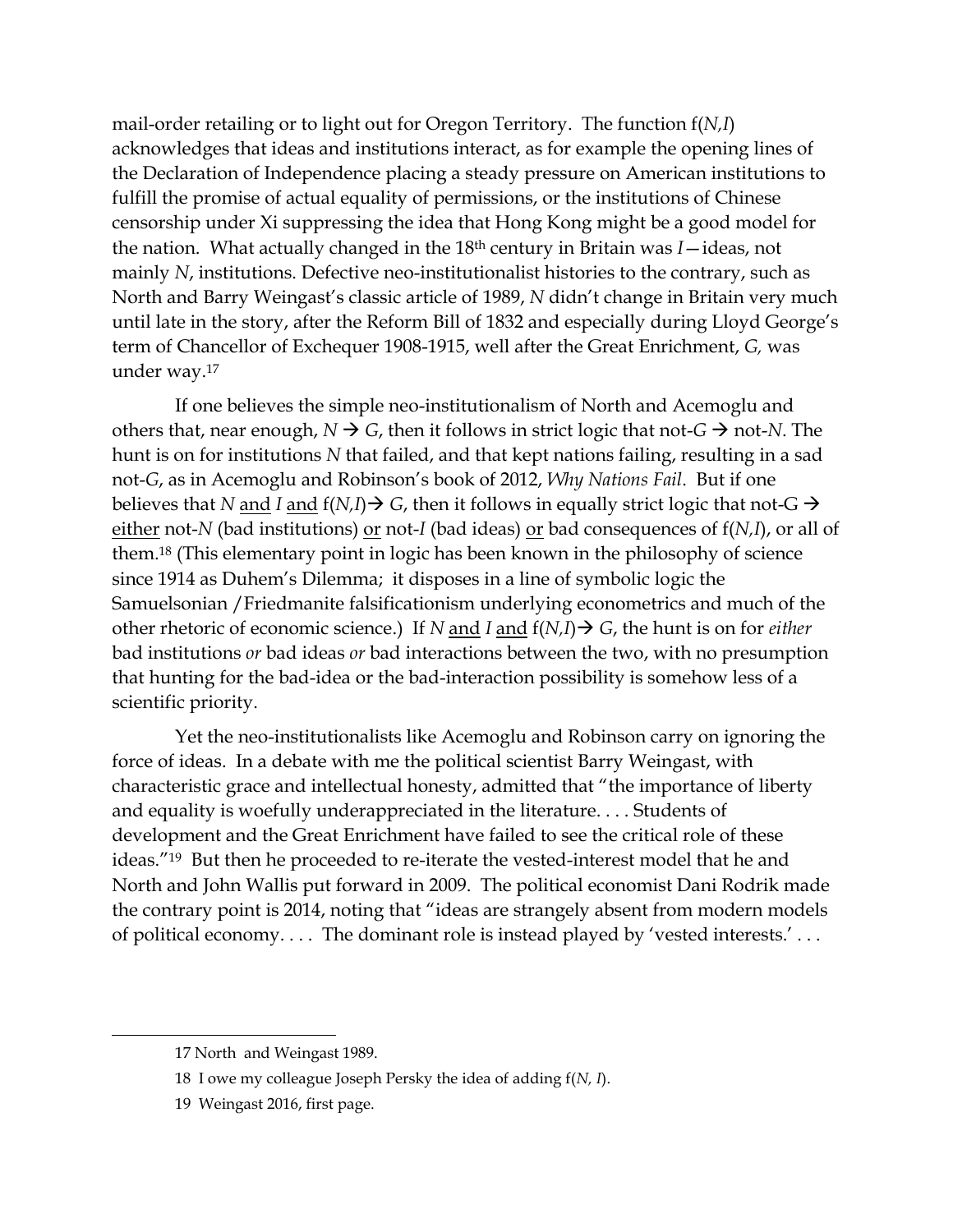Taking ideas into account allows us to provide a more convincing account of both stasis and change."<sup>20</sup>

Consider, for example, an institution that undoubtedly did encourage growth, a large free-trade area, in which a local vested interest could not block betterment. A typical product of early liberalism was to divest the local interests, for example the fiercely protectionist cities of medieval times, or the expansion to national protectionism in early modern times. The large free-trade area was expressed in black-letter law in the American Constitution, though requiring later ideational defenses (*I* interacting with another *I*) by Supreme-Court justices (*N*). In practice in a Britain with a liberal *I,* it was prevalent as an  $N = f(I)$  without a written constitution. Customs unions like the Zollverein or the Austro-Hungarian Empire were other examples. So was the Chinese Empire. In other places, by contrast, local monopolies unchallenged by wide competition surely did discourage growth, which is to say that not- $N \rightarrow$  not-*G*, from which one might want to deduce that  $G \rightarrow N$ , that is, that if there was growth there must have been the institution in place of a large free-trade area.

But the trouble is that even with a large free-trade area in black-letter law, the irritating competition from across the mountains might inspire people to petition the State for protection. Stop the unjust dominance from across the mountains. In fact, it does, and the larger the Leviathan the more private profit is to be gained by corrupting the State to get the protection. Look at K Street in Washington. In the individual states of the US, for example, widespread state licensure laws for professions (tightening in recent decades) and the state prohibition of branch banking (though loosening in recent decades) have such a source. Without a strong ethical conviction in a liberal *I* such as spread in the UK during the early 19<sup>th</sup> century that such petitioning is shameful ("society admits no right"), the black letters will be dead letters. Not- $I \rightarrow$  not-*G*. Ideas matter, ideology matters, ethics matters, in themselves and in their interactions with institutions.

It is not reasonable to keep asserting that North and Avner Greif and Acemoglu and Robinson and the rest *do* admit the force of ideas in their neo-institutionalist stories. No, they don't. In his *Understanding the Process of Economic Change* (2005), for example, North says repeatedly that he is interested in the source of ideas. Good. But instead of reading the literary, philosophic, humanistic writings since cuneiform on clay and scratches on turtle shells and glyphs on Toltec stone, which during four millennia have recorded the conversation about the source of ideas, he defers to "brain science" (about which the good Douglass knew very little). That is, North reduces ideas to matter, and then to the biological stimuli surrounding matter in the brain, every time. He takes the

<sup>20</sup> Rodrik 2014, pp. 189-190. Rodrik, though, wants to lay ideas down on the Procrustean bed of Max *U* subject to constraints, which offers useful insights, but of course narrows the force of ideas in explaining stasis and change.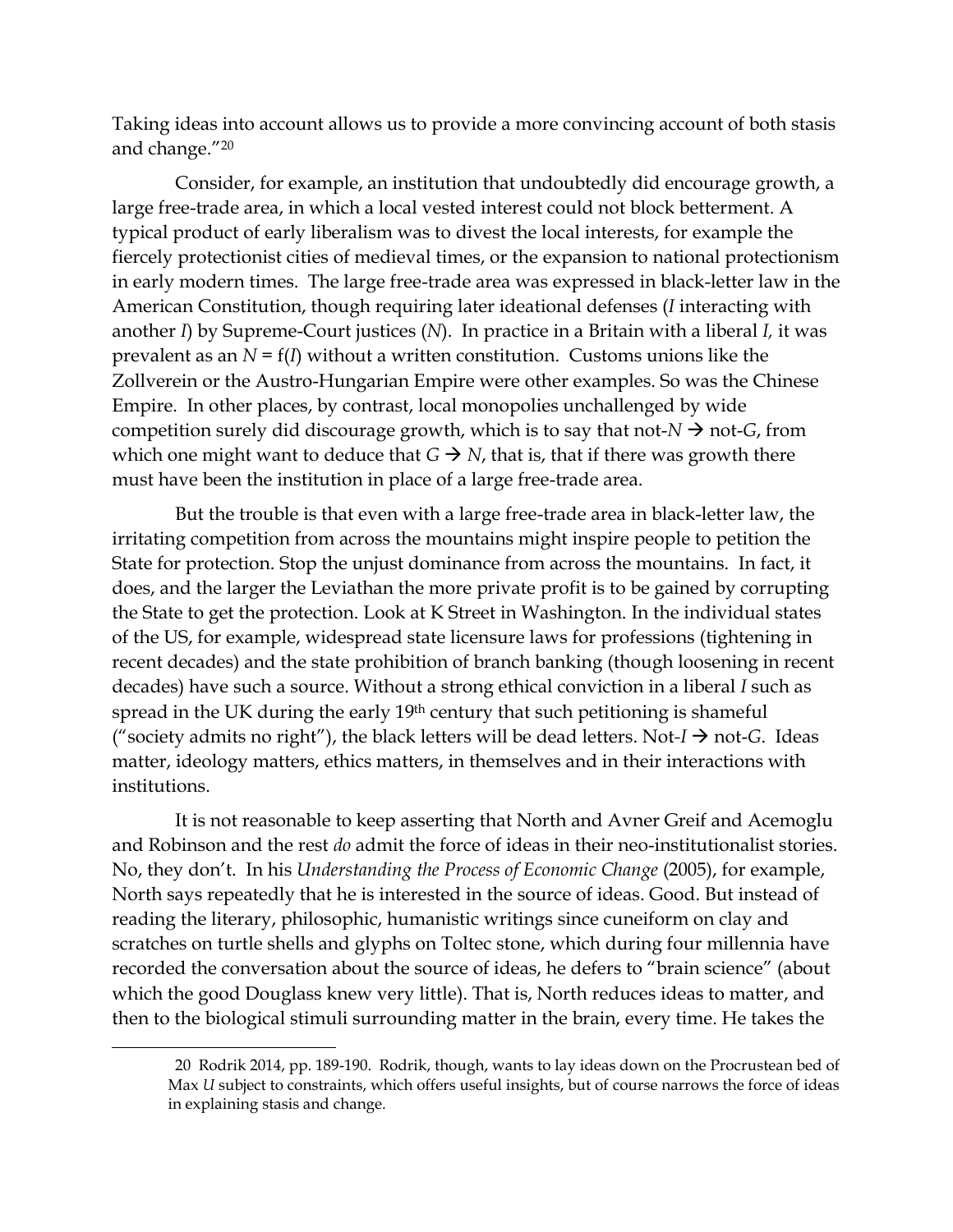mind to be the same thing as the brain, which is the principal error in the new phrenology of some schools of brain science.<sup>21</sup>

§

It is quite wrong, I repeat, to think that the institutions faced by British entrepreneurs in 1800 or in many respects 1900 were radically different from the ones they faced in 1685. On the other hand, ideas *I* of what was honorable and appropriate, to be praised among right-thinking folk, did change, radically. Compare the attitude towards commerce, for example, in Shakespeare in 1605 as against Jane Austen in 1811. <sup>22</sup> And the economic point is that ideas are intrinsically subject to economies of scale ("ideas having sex," says Matt Ridley) and therefore can yield dynamic effects of a magnitude able to explain the astounding factors of increase during the Great Enrichment of real income for the poorest among us—factors of 30 or 100 times the pathetic base in 1800. By contrast, institutions are often deeply conservative, and most of their changes, such as falls in the cost of transactions, can have only static effects with little oomph, what economists call Harberger triangles, 2 percent, 10 percent. <sup>23</sup> Their oomph is miles away, scientifically speaking, from the 3,000 percent of the Great Enrichment 1800 to the present that we are trying to explain.

The less dogmatic of the neo-institutionalists, such as the economic historians Joel Mokyr and John Nye, seem on odd days of the month to believe in the North-Acemoglu prejudgment that  $N \rightarrow G$ . The less-dogmatic group calls ideas "culture," which is to be admitted into the story only on the even days. But "culture" is merely the vague way in which economists talk when they have not actually taken on board the exact and gigantic literature about ideas, rhetoric, ideology, ceremonies, metaphors, myths, stories, and the like since the Greeks or the Talmudists or the Sanskrit grammarians. The vague talk of "culture" commits the mistake that the German clerisy committed for centuries, elevating *Kultur* to a realm of ornamental distraction, safely isolated from the real rhetoric—that is, from actual politics and actual human relations.<sup>24</sup> So a shockingly high percentage of Hitler's *SS* held advanced degrees in *Kultur.*

Acemoglu and Robinson praise Hobbes for starting with Max *U*'s self-interest, and praise themselves for following "basic human motivations and how we can shape them" (p. 11). The words of a speaking species are said to be less basic in human motivation than material incentives. Weingast had declared that "political officials

24 Lepenies 2006.

<sup>21</sup> See Parks 2018.

<sup>22</sup> McCloskey 2016.

<sup>23</sup> McCloskey 2010.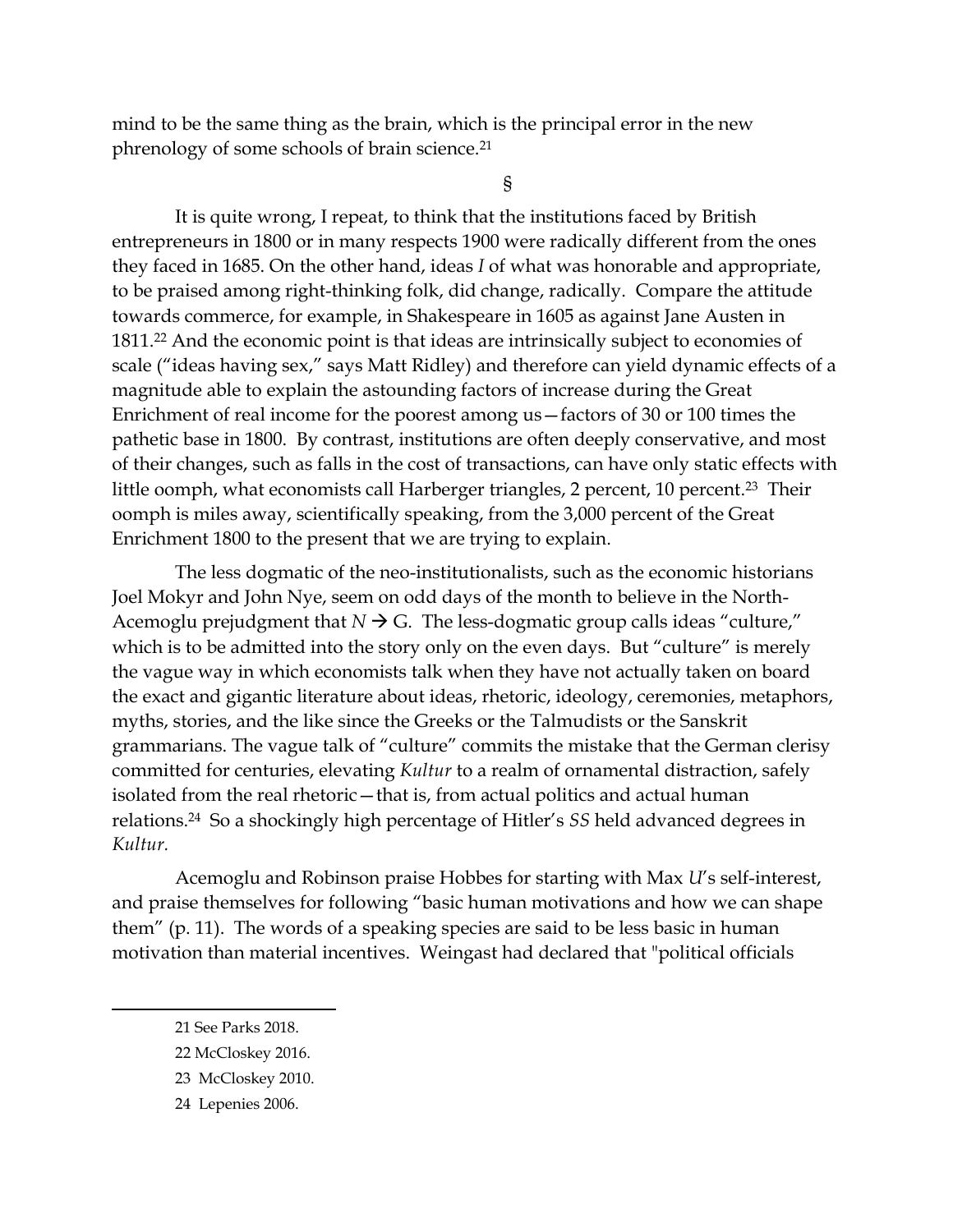must have incentives to adhere to the rules."25 "Must" again. "Incentives" again. No, the officials do not *always* dance to such incentives, if we are to understand the term "incentives" as the neo-institutionalists regularly want us to understand it, as solely material incentives (in economic jargon, "budget lines" or "constraints") beyond language and ethics. The conversation of humanity in fact creates. A little museum in the Volvo factory in Gothenburg, Sweden exhibits in their original arrangement the two desks of the two founders of the company (a spinoff in the 1920s from the roller bearing company SKF: *volvo*, Latin "I roll"), one an engineer, the other a marketing man. They faced each other, and talked to each other all day. Creative.

Hobbes famously claimed, erroneously, that "the bonds of words are too weak to bridle men's ambition, avarice, anger, and other passions, without the fear of some coercive power" (*Leviathan* Chp. 14). Weingast quoted Hobbes elsewhere in *Leviathan* to the same effect: "Covenants, without the sword, are but words, and of no strength to secure a man" (Chp. 17). <sup>26</sup> Game theorists call talk "cheap." Confident though Hobbes, North, Weingast, Greif, Wallis, Acemoglu, Robinson, Mokyr / Nye (on odd days), and the game theorists of Samuelsonian economics are in their no-language lemma, they are mistaken that words have no strength. Consider your own motivations, for example, or the motivation of North and the rest of the neo-institutionalists (and indeed Hobbes in 1651), the motivation to tell the story truly. Mistaken they all are, but they undertook never to lie, and certainly *not* to be truthful merely because critics might catch them out, and wreck their academic or political careers. Their mothers told them not to lie. They would be ashamed to be so lacking in adult self-respect. Of course.

Acemoglu and Robinson drop ideas instead into a covering word, an "edge"— "something special, making it possible for [political actors] to overcome the barriers in their way" (p. 80). Sometimes the edge is a technology, such as the compound bow and the horsemanship of the Mongols, though of course both, and the purpose of conquest to which Genghis put the technologies, originate in human ideas. But sometimes the edge is even more obviously an idea, as Acemoglu and Robinson note in explaining the varied edges prominent during rise of Islam. For instance, "some of the Medinans came up with the *idea* that Muhammad, as a neutral outsider and with the authority of his new religion, could be the arbiter" (p. 75; italics supplied). That's right: the idea was the beginning of the idea that Islam cooperate with secular power, all the way down to the 1744 agreement between the House of Saud and the Wahabi clerics, and in the late 19th century the fundamentalist revival. And obviously Islam itself is an idea, the spring in

<sup>25</sup> Weingast 2016.

<sup>26</sup> This is not the last word on Hobbes and words, as David Bleeden urges me to realize. He points out that in the famous frontispiece in *Leviathan* the beast holds a sword . . . and a *pen*. That words have no force is anyway a self-contradiction in a writer.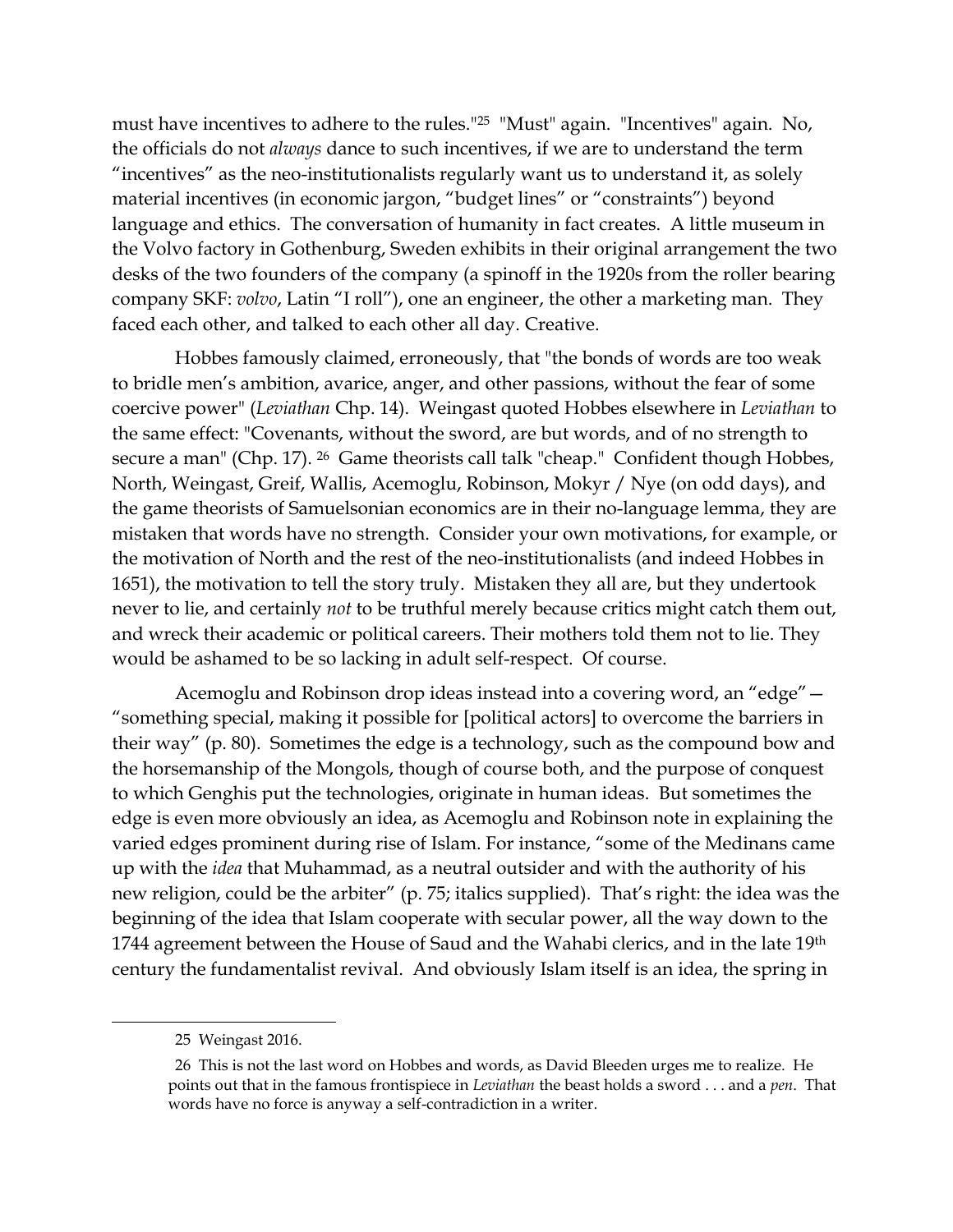the mechanical watch of material conditions, as for example in 630 in Mecca and Medina, or the toleration (*convivencia*) in Islamic Spain. That is, f(*N, I*).

In another of their charming and interesting leaps across history to make relevant comparisons, Acemoglu and Robinson tell of Shaka Zulu, the Napoleon of precontact South Africa in the 1810s and 1820s. "One impertinent soldier asked Shaka, "Why are outsiders promoted over the heads of Zulus?" To which Shaka supposedly retorted, "Any man who joins the Zulu army becomes a Zulu. Thereafter his promotion is purely a question of merit, irrespective of the road he came by" (p. 85). The idea and ideology of a career open to talent are plain enough here.

The diagram in Acemoglu and Robinson of the Power of the State and the Power of Society, that is, needs urgently a third dimension, of persuasion, ideology, ethics, the Power of Words, greatly modifying the operation of the other two variables. Yes, ideas are often also generated by  $-a$  function of  $-\text{institutions}$  such as slavery or the American constitutional order. But one cannot use the metaphysical truth, if it is one, that all events are caused to slip over into a dogmatic historical materialism. A fairminded neo-institutionalist will surely admit that there is also an exogenous source of ideas in human creativity, not caused by *N*. (She better, if she is under the impression that her own scientific work is her own.) She will perhaps also admit that the importance of the idea of liberalism, which by a happy sequence of chances, I have argued at length, came to maturity in the minds of certain advanced intellectuals of northwestern Europe in the 18<sup>th</sup> century. Adam Smith for example advocated the idea of "the liberal plan of [social] equality, [economic] liberty, and [legal] justice."<sup>27</sup> Such liberalism gave ordinary people the idea that they could, as the British say, "have a go." And they go they did, with a passion, and made the modern world. The ancient hierarchy, caused as Rousseau had said by the invention of arable agriculture, rather suddenly dissolved, as for instance in the liberal abolition of slavery and serfdom, then women, then queers. Ordinary people suddenly grew bold. A naïve European traveler to the US in the late 19th century inquired of a free white man who his master was. "My master? He ain't been born yet."<sup>28</sup>

§

The American columnist and political theorist George Will is good on this. He argues that "the Founders intended the Constitution to promote a way of life."<sup>29</sup> Will's

29 Will 2020, p. 236.

<sup>27</sup> Smith 1776, IV.ix.3, p. 664.

<sup>28</sup> Oakley Hall, "Powder River Country: The Movies, the Wards, and the Teapot Dome," in Paul Andrew Hutton, ed **,** *Western Heritage: A Selection of Wrangler Award-Winning Articles*.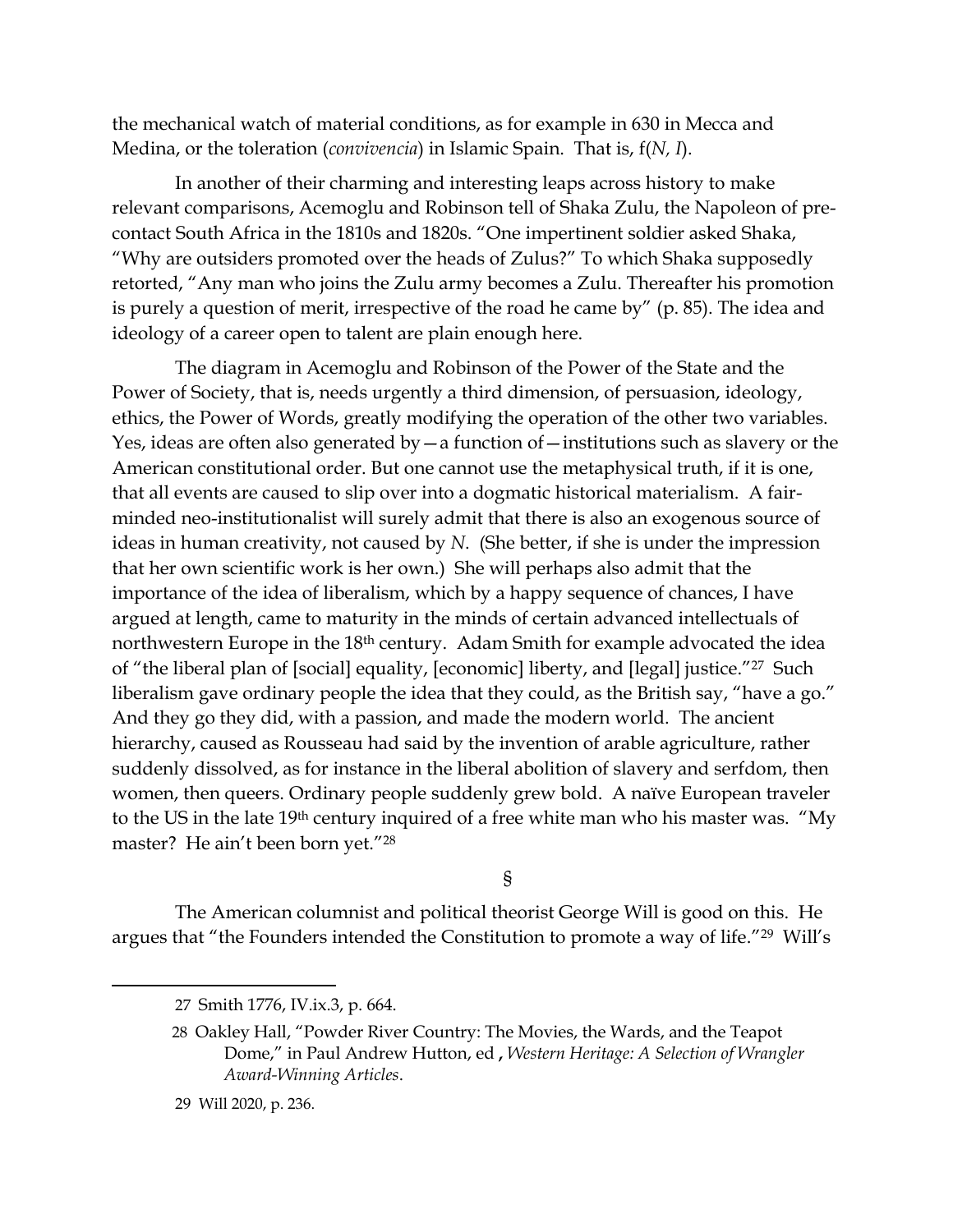term for the way government shapes the ethics of its citizens, for good or ill, is "soulcraft." Soulcraft "is something government cannot help but do. It may not be done competently or even consciously, but it is not optional."30 He is of course correct. By this route surely institutions "matter," and some of them are governmentally "crafted" (if that is right word for what is done, Will concedes, often unconsciously and incompetently). The commercial values that the Constitution purposed did help create a new people in a new republic, if we can keep it.

In particular 1789-1865 some of the people acknowledged in the Constitution were slaves, and slavery among some other state-supported institutions mattered mightily as soulcraft, and not for good. Will quotes Tocqueville on the contrast in 1831 between the two banks of the Ohio River, slave Kentucky and free Ohio. On the Kentucky bank, Tocqueville wrote, "society is asleep; man seems idle," because the peculiar institution had made physical labor undignified for whites. On the Ohio bank, by contrast, "one would seek in vain for an idle man."31 Will concludes that the two institutions, slave and free, "result in radically different kinds of people."<sup>32</sup> Hermann Gilomee comes to the same conclusion about the effect on the white Afrikaners of having Blacks enslaved, and later the Blacks and coloureds anyways subordinated to a Afrikaner up on a horse—until after the Boer War their leaders such as Jan Smuts took them in hand, giving them educations and jobs on the railways, and taking away the same from the coloureds and Blacks.<sup>33</sup>

So of course "institutions matter." As an intermediate cause, the institutionalization of the idea of an entirely new liberalism in northwestern Europe and its offshoots after 1776, for example, mattered mightily for the explosion of creativity in the economy and polity and society after 1800. But observe in this example and Gilomee's example and Will's example the deep ideational causes of the very institutions (for instance in the US case, as the conflicted slaveowner wrote, the idea that all men are created equal), and subsequently the ideational route of the mattering. An institution was in each case an intermediate cause inspired by ideas, and having many of their effects by way of minds.It was largely not a physical matter but a mental matter, not chiefly the soil but the soul, not only the incentives but the ethics, *les moeurs, die Geiste*, the ideologies of elites and then of ordinary people. It came to the point, for governing as for marketing, as Lincoln declared in the first Lincoln-Douglas debate in 1858: "With public sentiment, nothing can fail; without it nothing can succeed. Consequently he who molds public sentiment goes deeper than he who enacts statutes

- 31 quoted p. 235 in Will 2020,.
- 32 Will 2020, p. 236).
- 33 Gilomee 2003.

<sup>30</sup> Will 2020, p. 227.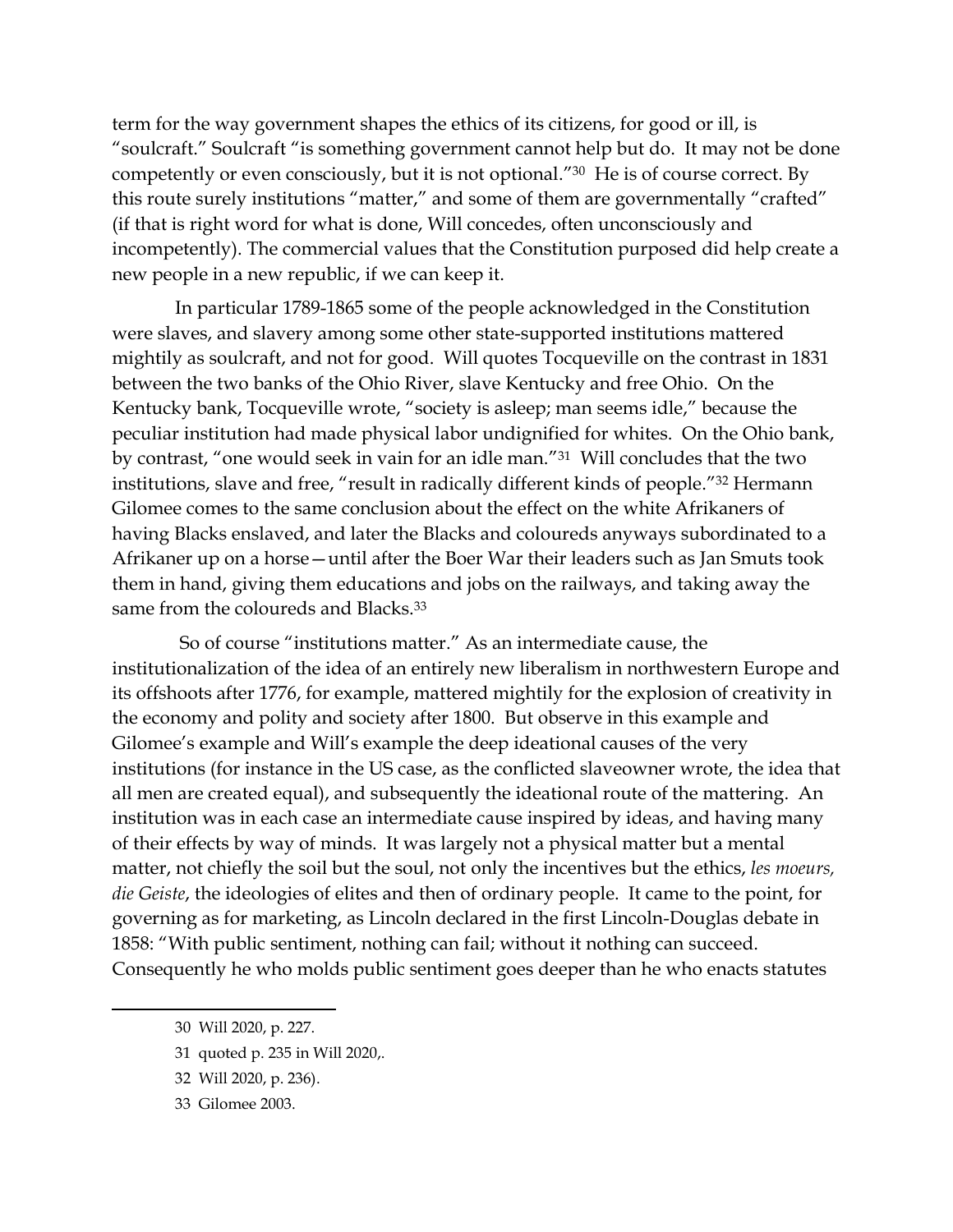or pronounces decisions. He makes statutes and decisions possible or impossible to be executed."<sup>34</sup>

Thirty pages before the end of the book, by way of a *refutatio,* Acemoglu and Robinson quote at length Hayek writing in 1956,

> "the most important change which extensive government control produces is a psychological change, an alteration in the character of the people. This is necessarily a slow affair, a process which extends not over a few years but perhaps over one or two generations. The important point is that the political ideals of the people and its attitude toward authority are as much the effect as the cause of the political institutions under which it lives. This means, among other things, that even a strong tradition of political liberty is no safeguard if the danger is precisely that new institutions and policies will gradually undermine and destroy that spirit" (p. 466)

Acemoglu and Robinson believe they are responding to Hayek's point by then claiming that anyway "society" can offset the Leviathan. But Hayek's point is that you make people into children if you treat them like the children of a feared or refereed Papa or Mamma Leviathan. Recent meanders in American politics are not reassuring that we can avoid the internal, psychological road to serfdom. The Leviathan, Acemoglu and Robinson hope, "is shackled by people who will complain, demonstrate, and even rise up if it oversteps its bounds" (p. 27). But complaints, demonstrations, and uprisings are precisely about spirit and ethics and rhetoric. Consider January 6, 2021 in the halls of the US Congress or January 23 in one hundred Russian cities. The rising up contradicts the structural materialism of Acemoglu and Robinson. When at one point they admit the insufficiency of a materialist account they evoke "the *desire* to avoid the *fear*some face of the Leviathan" (p. 53; italics supplied). But people fear it if in their mind, not in their big toe. Then they desire to avoid it, and are moved by ideas to move their mouths and toes with purpose. Unlike the Chinese woman I heard in December 2020 on the BBC, such revolutionaries are *not* persuaded by the idea that Order trumps Liberty every time. The woman *scorned* the silly Western stupid-talk of so-called "liberty." Individuals in her thinking *must* be subordinated to the *volonté generale*, and the general will is to be discerned by the Communist Party of China. Such institutions and policies, as Hayek said, will gradually undermine and destroy the spirit and idea of liberty, and turn people into dependent children, like the woman on the BBC. Another

<sup>34</sup> Lincoln 1858 (1894), p. 298.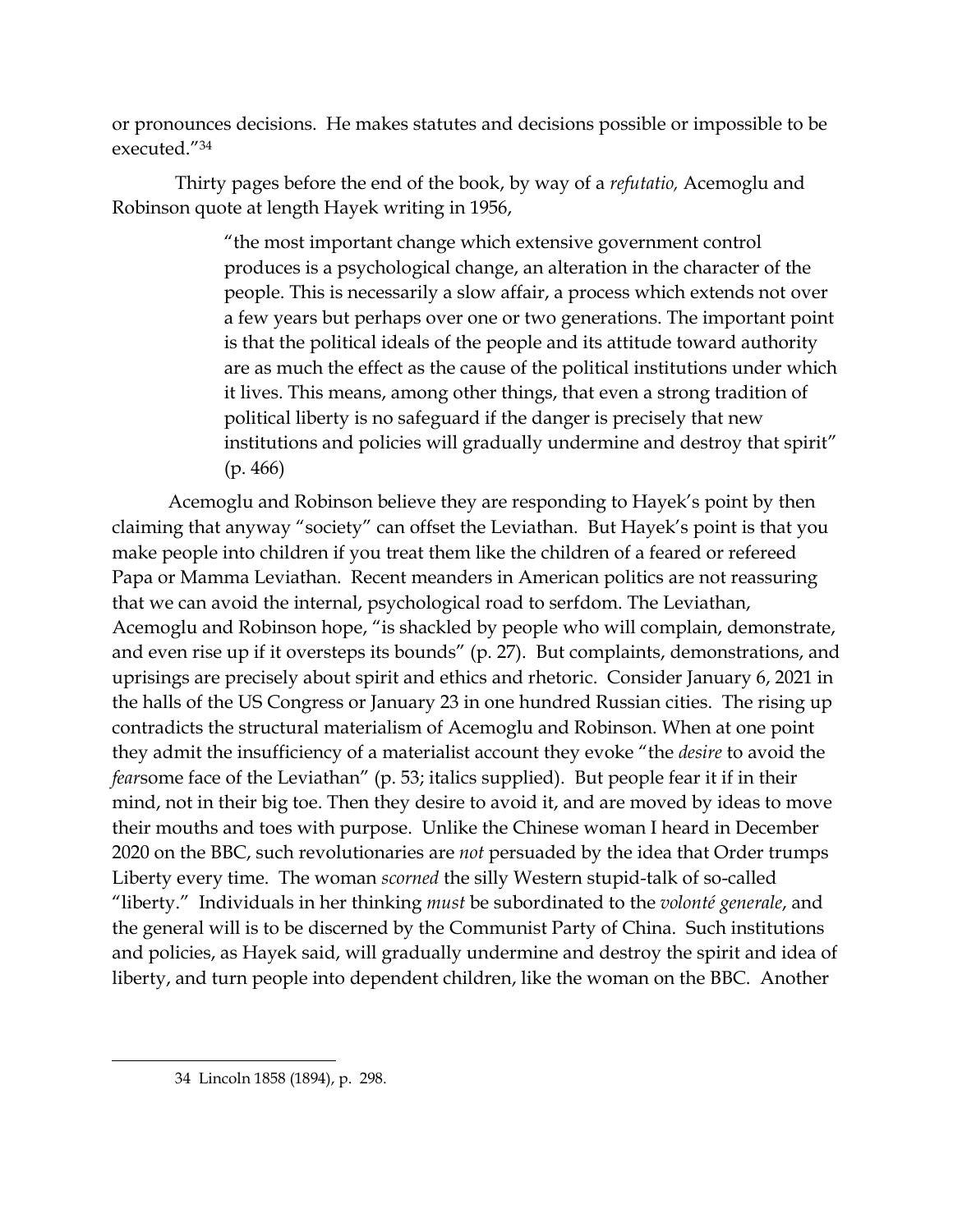word for liberalism is "adultism," and in this it contrasts with the infantile dependence on the State that Acemoglu and Robinson find themselves advocating.

To put it another way, what Acemoglu and Robinson and the other neoinstitutionalists ignore is the human mind and its liberated creations. The mind, I have noted, is more than a brain. The mind, quoth Andrew Marvell in the late 17<sup>th</sup> century, is "that ocean where each kind / Does straight its own resemblance find, / Yet it creates, transcending these, / Far other worlds, and other seas; / Annihilating all that's made / To a green thought in a green shade."<sup>35</sup> The onset of economic growth after 1800, I have argued, depended not on law and institutions, which were anciently routine and often obstructive, but on green thoughts about liberty surpassing these. <sup>36</sup> Creativity and the supports for it in liberty and liberal ethics explains why we are 3,000 percent better off materially, and not so very bad spiritually, than our ancestors. Accumulation in all its mechanical forms, such as physical or human capital, and "structures" in all their mechanical forms, such as black-letter law and supreme courts, depend for their fruit on creativity supported by ideology and ethics.

You can see that ignoring the mind, as the neo- institutionalists and for that matter most economists since Ricardo insist on doing (though not our Blessed Founder, Smith), might be a fault in *une science humaine.* Admittedly, the tactic of voluntary ignorance has been a commonplace, if usually unconsciously adopted. Some of my own early writings on entrepreneurship, for example, adopted the tactic.<sup>37</sup> So, too with rather more consequence, do the sciences of humanity that identify the mind with the brain. Brain science of this sort is as though close study of the physiology of Sandy Koufax's arm would give a sufficient account of his baseball pitching in 1966.

But even some of actual brain science is more sensible. Raymond Tallis, himself a distinguished neuroscientist, reviewed favorably *Who's in Charge?: Free Will and the Science of the Brain* by Michael S. Gazzaniga, whom he describes as "a towering figure in contemporary neurobiology." Tallis writes, sprinkling in phrases from Gazzaniga, "crucially, the true locus of this activity is not in the isolated brain" but "in the group interactions of many brains," which is why "analyzing single brains in isolation [the procedure in behavioral economics and in some experimental economics] cannot illuminate the capacity of responsibility." By contrast, "the community of minds is where our human consciousness is to be found, woven out of the innumerable interactions that our brains make possible." "Responsibility" (or lack of it), Gazzaniga says, "is not located in the brain." It is "an interaction between people, a social

<sup>35</sup> "The Garden," at https://www.poetryfoundation.org/poems/44682/the-garden-56d223dec2ced

<sup>36</sup> McCloskey 2016

<sup>37</sup> For which see some of the articles in McCloskey 2020.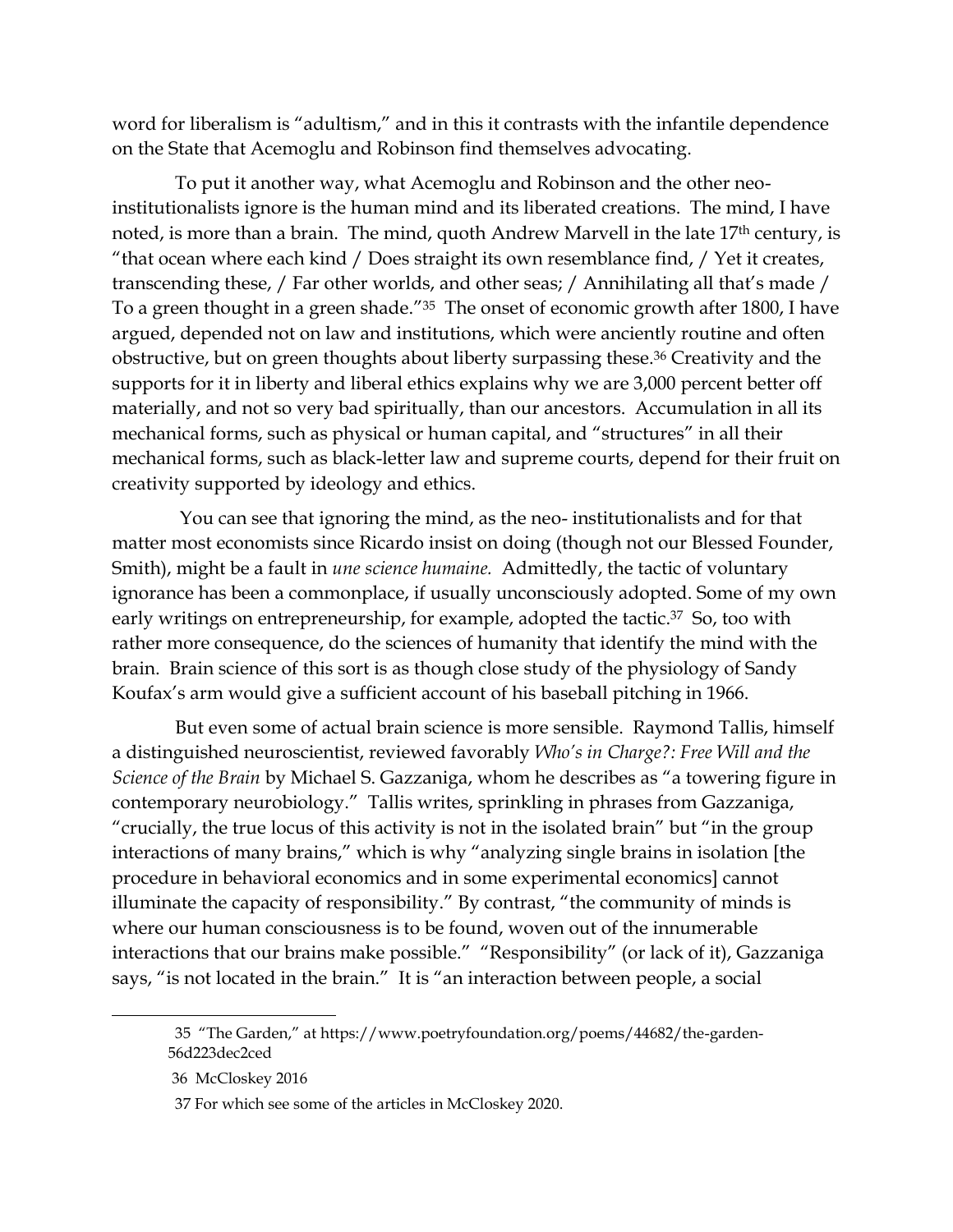contract—an emergent phenomenon, irreducible to brain activity." So Smith said in *The Theory of Moral Sentiments.* The experimental economist Bart Wilson, the pioneer of what we call "humanomics," makes the same point about the location of a sense of justice. <sup>38</sup> To deploy the old humanistic joke, the language speaks us as much as we speak the language.

The neo-institutionalists want human action to be reducible to material incentives stripped of ideas or ideology. "We emphasize," write Acemoglu and Robinson with a certain pride of method, "that the impact of various structural factors, such as economic conditions, demographic shocks, and war, on the development of the state and the economy depend on the prevailing balance between state and society" (p. 30). And again on p. 31: "identify the structural factors making this type of zero-sum competition more likely. . . . We emphasize several important structural factors." When they turn to causes, material "structure" and game theory rule. Not ideas. They see humans as rats in a structural maze, or a narrow corridor. Students even of animal behavior are slowly extracting themselves from the Cartesian/behaviorist dogma that an animal is a machine. They have discovered that animals sometimes act without incentives, which is the distinctive character of the "human action" emphasized in Austrian economics. It is like you and me or any scientist of integrity, such as are Acemoglu and Robinson.

In an earlier book Acemoglu and Robinson report on an attempt to curb absenteeism among hospital nurses in India by introducing the institution of time clocks.<sup>39</sup> The economist in charge of the experiment was sure that the bare incentives of the "right institutions" would work. They didn't. The nurses conspired with their bosses in the hospitals to continue not showing up for work. Acemoglu and Robinson draw the moral that "the institutional structure that creates market failures" is what went wrong. No. The continuing absenteeism was not about institutions or incentives or market failures. New institutions with the right, supposedly non-failing incentives had been confidently applied by the economist out of the tool kit of World-Bank orthodoxy, and went wrong. The wrongness was rather about a lack of an ethic of selfrespecting professionalism among the nurses, of a sort that, say, Filipino nurses do have, which is why they are in demand worldwide.

North, Wallis, and Weingast in their modestly subtitled book of 2009, *Violence and Social Orders: A Conceptual Framework for Interpreting Recorded Human History* want to be seen as tough-guy materialists. But when they seek explanations of the "transition proper" to liberalism (which they pointlessly rename "open access societies") they fall naturally into speaking of a change in rhetoric. Two crucial pages of their book speak of

<sup>38</sup> Wilson 2010 and McCloskey 2021.

<sup>39</sup> Acemoglu and Robinson 2012, p. 450.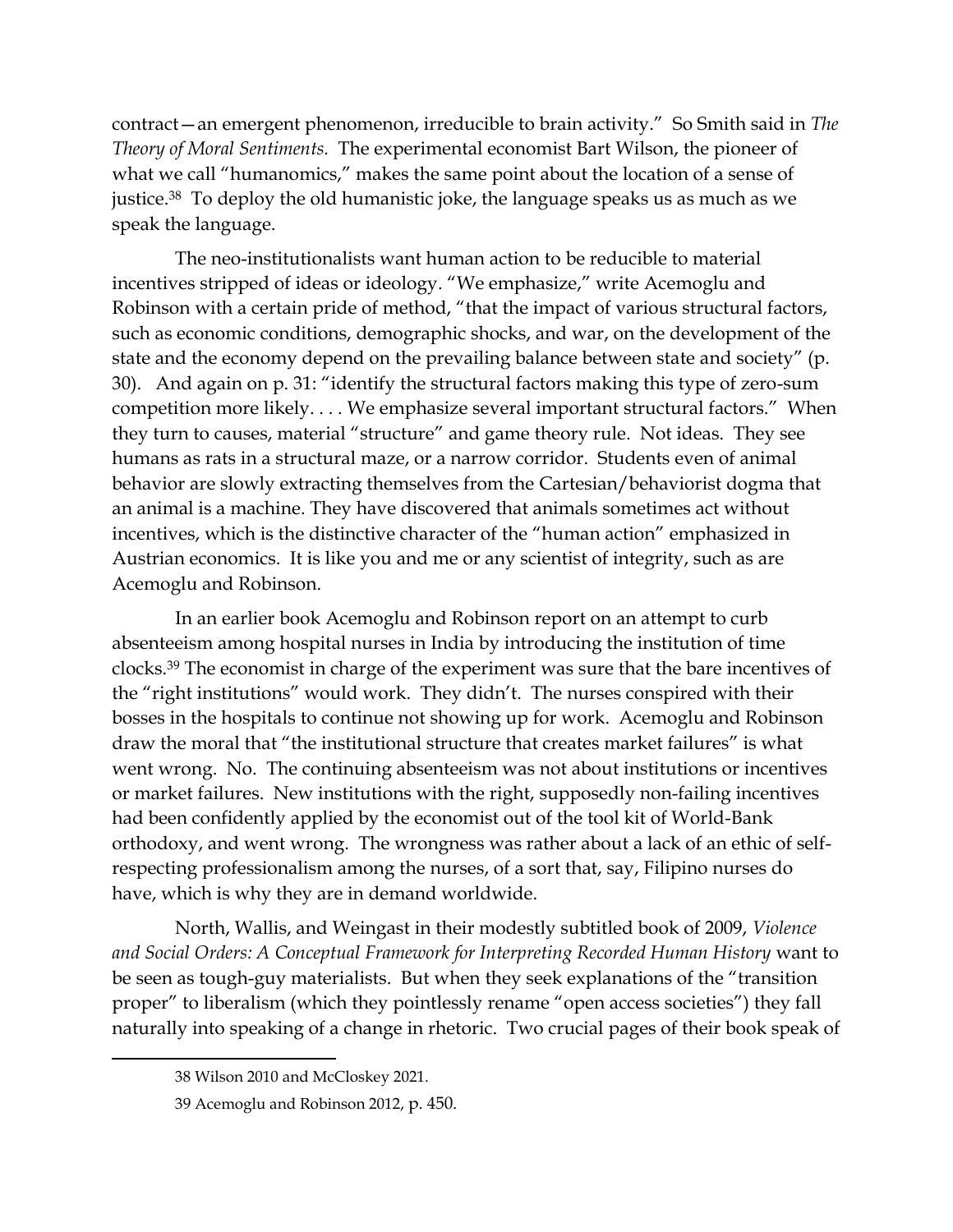"the transformation in thinking," "a new understanding," "the language of rights," and "the commitment to open access." $40$  In a word, ideology. The North, Wallis, and Weingast explanation for why Britain, France, and the United States tipped into liberalism is ideational. Ideas change because of sweet or nasty talk as much as because of good or bad material interests. *N* and *I* and  $f(N, I) \rightarrow G$ . What actually happened around 1800 was an ideological, ideational, ethical, rhetorical change towards liberalism. Thus the Spanish Constitution of 1812.

As in North, Wallis, and Weingast, in Acemoglu and Robinson, when push comes to shove, persuasion takes the place of pushing and shoving. Words suddenly appear in their explanations as crucial causes. They rightly say, for example that the Federalists "already had considerable authority, as well-established politicians themselves. They also drew power from their alliance with George Washington and other respected leaders of the War of Independence. They were highly adept at influencing public opinion too, through the media and their brilliantly argued pamphlets, the Federalist Papers" (p.49). All this is a matter of words, against which Hobbes railed.<sup>41</sup>

Acemoglu and Robinson occasionally acknowledge the force of persuasion, though then forcing it into a game-theoretic frame: "Noninstitutionalized means of exercising power are unpredictable because they do not provide a reliable way of solving the collective action problem, while institutionalized power can be more systematic and predictable" (p. 50). But they do not acknowledge that rhetoric is involved in even the most routine exercise of "institutionalized power." The white policeman who stops a person engaged in the crime of a DWB (driving while Black) faces a driver who may not be persuaded that Officer Friendly is a friend. If the situation is to avoid disaster, both people need to be skillful in rhetoric, which is the lesson of The Talk that African-American parents give to their children, and especially their boys. As Adam Smith, a teacher of rhetoric said, humans "in this manner . . . acquire a certain dexterity and address in managing their affairs, or in other words in managing of men; and this is altogether the practice of every man in the most ordinary affairs."<sup>42</sup>

§

Crucially, neo-institutionalism, and Acemoglu and Robinson's book, like much of economic thinking, confuses necessary with sufficient conditions, and confuses helpful side conditions with inspiring casual conditions. For example, the idea

<sup>40</sup> North, Wallis, and Weingast 2009, pp. 192–193.

<sup>41</sup> Though not so much in Chp. 4 of *Leviathan*, as David Bleeden reminds me.

<sup>42</sup> Smith 1762–62, p. 352.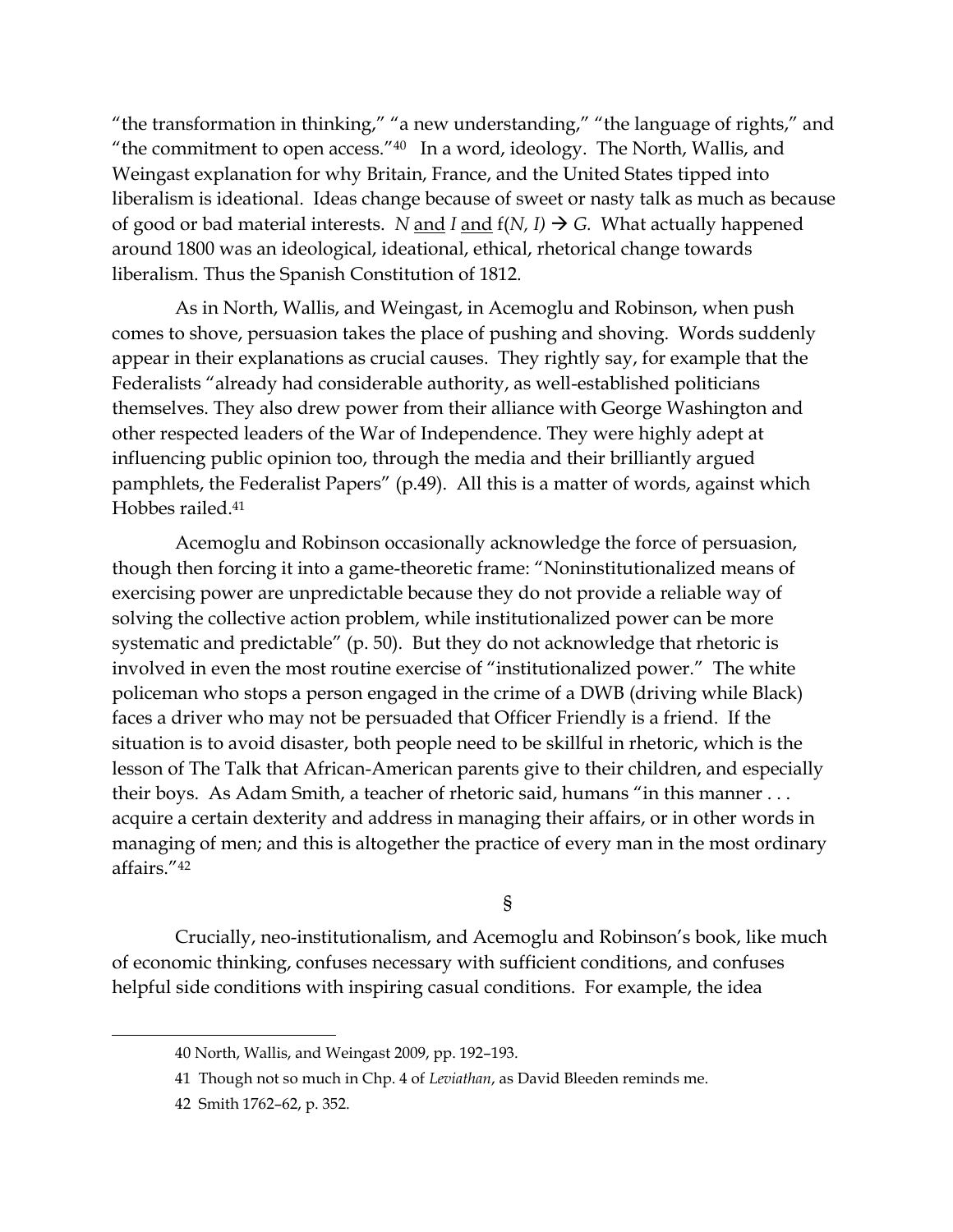overused in Samuelsonian economics of the "production function" (which I myself overused for decades, after learning it in graduate school), says that a book of alternative recipes for products is necessary. Certainly it is, whether literally written down or not. Put together such and such a tonnage of coke (from coal), iron ore, and limestone into a blast furnace with such and such specifications run by a certain number of workers with such and such skills, according to page 106 of the book of recipes, and you get a ton of pig iron. Use instead the recipe from page 26, which entails many more workers, and is charged instead with charcoal (from wood, instead of coal), and you get the ton of pig iron, but with differing opportunity cost of the inputs used. Good to know. But to stop at the recipe book as the "cause" of the pig iron is to confuse the book of recipes with the human action sufficient and inspiring that yielded the very book, such as an engineering education and craft traditions, and a liberal society encouraging having a go to exercise them. And most basically it ignores the human creativity that suffices for education and craft and betterment, when the society permits.

True, French cuisine still depends to some degree on *Le Guide Cuisinaire* (1903) by Auguste Escoffier, as for example in its five "mother sauces": béchamel, espagnole, velouté, hollandaise, and tomate. Escoffier's *Guide* is a necessary input, or at least a helpful one, into *Mastering the Art of French Cooking*, and into Julie's 365 days of dinners cooking from it. But the sufficient and inspiring causes of French cuisine are not such items in the present supply chain. They are the social and intellectual arrangements in French kitchens and restaurants that made for the books in the first place, from Guillaume Tirel in the 14<sup>th</sup> century and Catherine de Medici in the 16<sup>th</sup> century down to untold thousands of wives, and then husbands, too, inventing crème caramel and bouillabaisse, with the millions of French eaters insisting on getting a good meal, "Slow Food," and willing to chat about it endlessly. The causes in a sense relevant to serious scientific description, and to proposals for policies to encourage haute cuisine, were not recipes but the ideas for the recipes, the human creative action along with the conditions such as *liberté*, and then practice, practice (How do you get to Carnegie Hall?). The causes were not production functions—not the routine, bookable recipes helpfully teaching how to combine ingredients and to practice, practice by chopping potatoes. The sufficient cause under some widely available necessary conditions, such as the existence of labor and sunlight and the universe, was the human creativity.

Confusing necessary with sufficient conditions—confusing modestly helpful pedagogy with powerfully inspiring conditions for creation, as for example does most spectacularly the economist's "growth theory"—leads away from a proper understanding of economic growth, among lesser topics in economics. Establishing property rights under a rule of law, to take as an example the neo-institutionalist's favorite "cause," is necessary and helpful, of course, or the life of humans is Hobbesian misery. You can therefore explain why nations fail, and can discern the origins of poverty, by noting the nasty incentives that, Acemoglu and Robinson notes in 2012,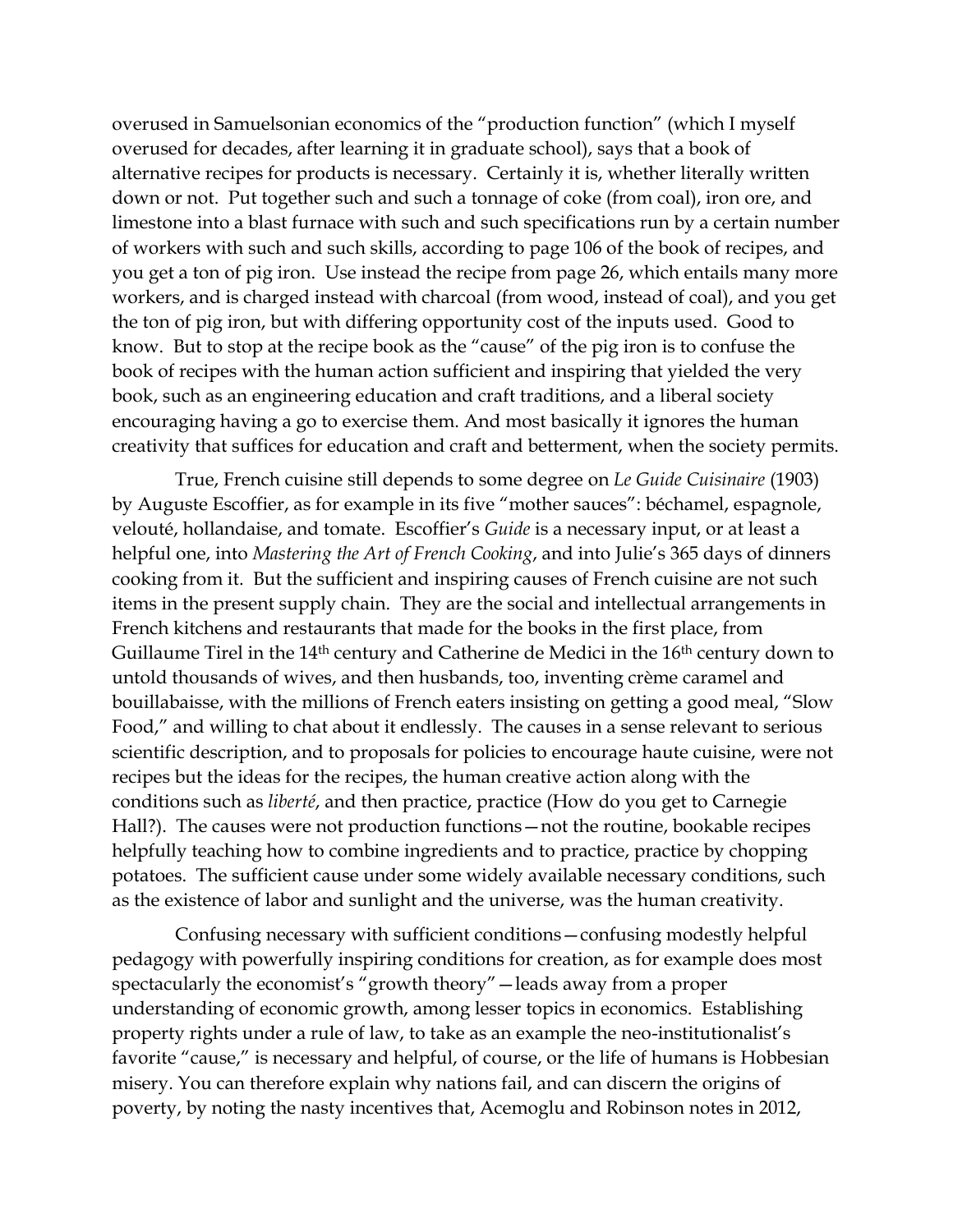have led most nations for millennia away from the rule of law and of alienable property rights and the rest. You can see it, too, in the nationwide discouragement of Black inventors and entrepreneurs after the Tulsa race riot of 1921, or the worldwide discouragement of female inventors and entrepreneurs after Eden. But you can only explain why nations succeed, and then discern in a proper economic science the origins of our startling modern prosperity, and the comparative liberation of Blacks and women, by noting with Francis Hutcheson of Belfast and Glasgow the sufficient cooperativeness, and noting with his student Adam Smith of Glasgow and Edinburgh the inspiring liberties, jointly sufficient, that led a few nations such as Holland and Britain early and the US and Sweden and Japan late, towards enterprise and betterment. If *Le Guide Cuisinaire* or *The Foundations of Economic Analysis* had been deeply flawed books, you could explain, too, some outcomes in bad cooking or bad economics. But in any case the excellent cooking and the excellent economics comes from human creativity liberated—such as exhibited by the admirable Escoffier and the admirable Samuelson. We should seek to know the sufficient conditions for such creativity. That's economic science.

Elevating a necessary condition such as property rights to the cause of modern growth would be like elevating the existence of the tomato in Europe after the Columbian Exchange to the cause of sauce tomate. It was necessary, obviously, but not sufficient, equally obviously. The British and the Dutch and the Germans had the necessary tomatoes, too, but did not have the sufficiencies that made for their glorious Italian and then French use. Tomatoes, labor, and capital in France made for French cuisine; in Germany, German. (I rest my case.) Or take pastry. Austria, Denmark, and France, alone among European nations, know how to make superb pastry. If you drive from Copenhagen across the bridge and down to Malmö in Sweden, the pastry shifts from ambrosia to fodder. The Swedish recipe and its Swedish practitioners were not created equal to the Danish.

And the necessary conditions featured in neo-institutionalism are in fact commonplace, like sunlight. A society without property rights and the rule of law is hardly a society at all. The historical truth is that since the beginning of human societies the enforcement of property rights and civil peace have been pretty much universal, with or without the permission of a sovereign, if there was one. Little bands of huntergatherers, with no fixed sovereign, or much of any leader at all, had a vivid sense of ownership, as in a lesser and non-alienable form do many species down to butterflies. The coiner of the word "humanomics" I have mentioned, Bart Wilson, in a recent book sees the origins of the uniquely human practice of alienable property in the mental and ethical habits of making compound human tools, such as spears. Prisoners and gold miners without kings, I have noted, devise rules of property. To speak of larger societies, Israel under the judges had fully enforced private property, well before the Israelites unwisely demanded that God give them a king (1 Samuel 8, also called 1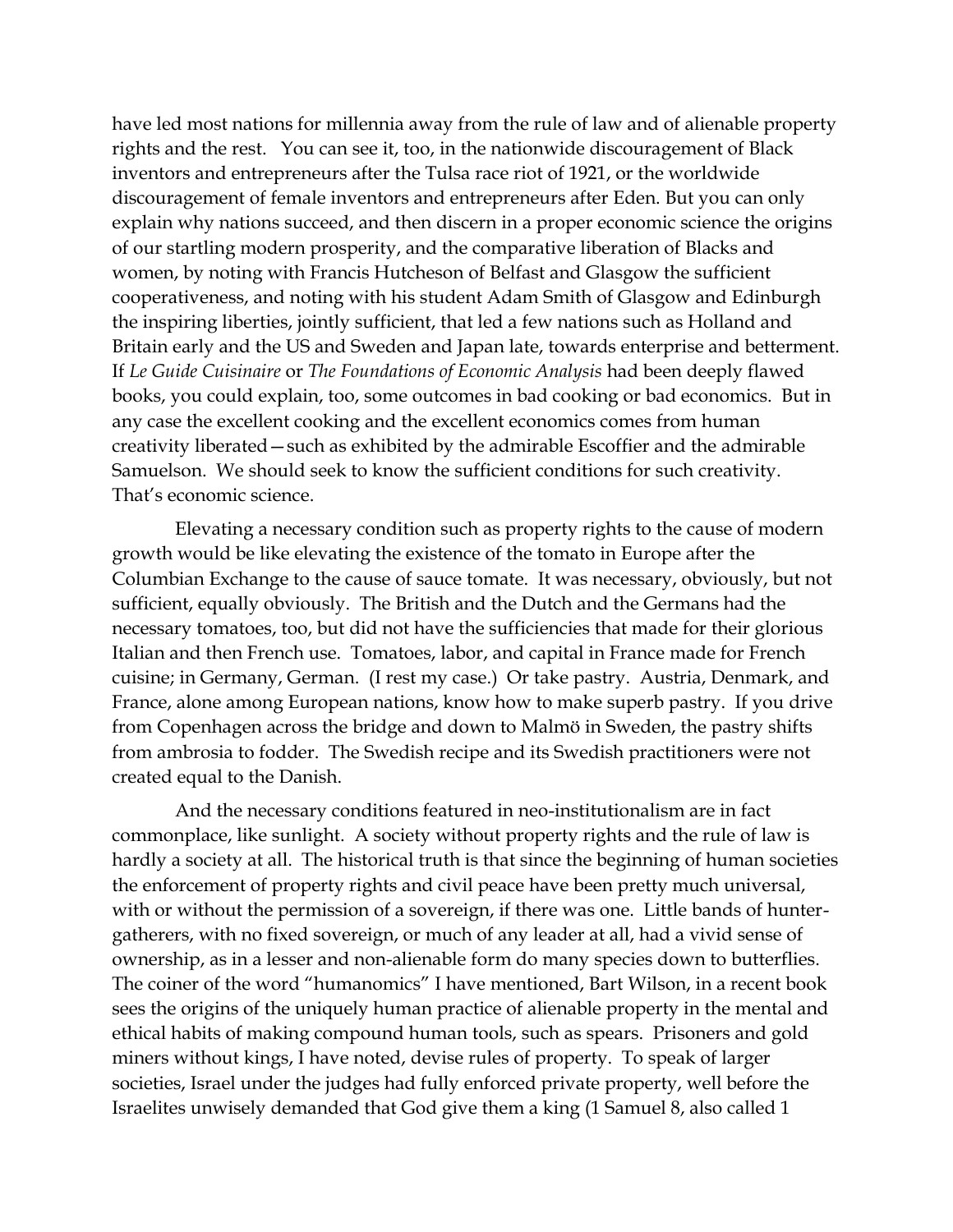Kings 8)—who then in fact compromised their property rights, just as God through Samuel had warned them he would.

Genghis Khan unified the wild horsemen of Mongolia by fiercely enforcing the rule of law, with strict property rights in horses and wives. The resulting Pax Mongolica of the 13<sup>th</sup> and 14<sup>th</sup> centuries imposed peaceful property rights on the largest empire until then assembled, from Korea to Hungary. An Italian merchant in 1340 declared that the Central Asian routes under Mongol control were "perfectly safe, whether by day or by night."<sup>43</sup> But conquest and a kingly government were nothing like sufficient for innovism—which aside from Mongol military tactics, didn't happen.

Of an Iceland without kings, *Njàls Saga* declares, *Með lögum skal land byggja*, "With law will the land be built," and so it was. $44$  (The quotation is also the first sentence of the Danish Jutland law code of 1241, inscribed to this day on Danish law courts, and it is the motto of the Shetland Islands and of the Icelandic police force.45) The motto continues with *en með ólögum eyða* ("and with bad laws [the land is] destroyed"). The law in the Icelandic case was enforced not by a king but by kin. When Gunnar Hámundarson in *Njáls Saga* killed two members of the family of Gissur the White, Gissur's family was authorized by Icelandic law to kill him in turn, and eventually it did. No one went to the police—in Iceland in the  $10<sup>th</sup>$  and  $11<sup>th</sup>$  centuries there being none, and no king to appoint police. In other words, property rights and laws against murder are necessary, true, but by no means regularly dependent on centralization in kings.

The neo-institutionalists are mistaken, that is, in their legal centralist theory. Recent experiments by Kimbrough, Smith, and Wilson and by Wilson, Jaworski, Schurter, and Smyth show property emerging without the legal centralist support that James I of England or Douglass North of Washington University claimed is necessary and sufficient.46 Nor is there archaeological or historical evidence for the Northian view. "It takes an overly narrow view of human history," Kimbrough, Smith, and Wilson write, "to argue that no property existed prior to the creation of law and the state, for both agriculture and animal husbandry far pre-date the state."47 Mainly ethics—not mainly law—holds societies together.

<sup>43</sup> Weatherford 2004, p. 224.

 <sup>44</sup> *Brennu-Njǻls Saga*, 70 kalfi. Njǻl is speaking to Mord at the Althing, the Icelandic gathering for trade and law reading and dispute settling: snerpa.is/net/asl/njala.htm. In the translation in the Gutenberg Project it is in chapter 69, not 70.

 <sup>45</sup> All the learning here is extracted from http:// forum.wordreference.com/ threads/icelandicproverb.788627.

 <sup>46</sup> Kimbrough, Smith, and Wilson 2010; Wilson, Jaworski, Schurter, and Smyth 2012.

<sup>47</sup> Kimbrough, Smith, and Wilson 2010, p. 208.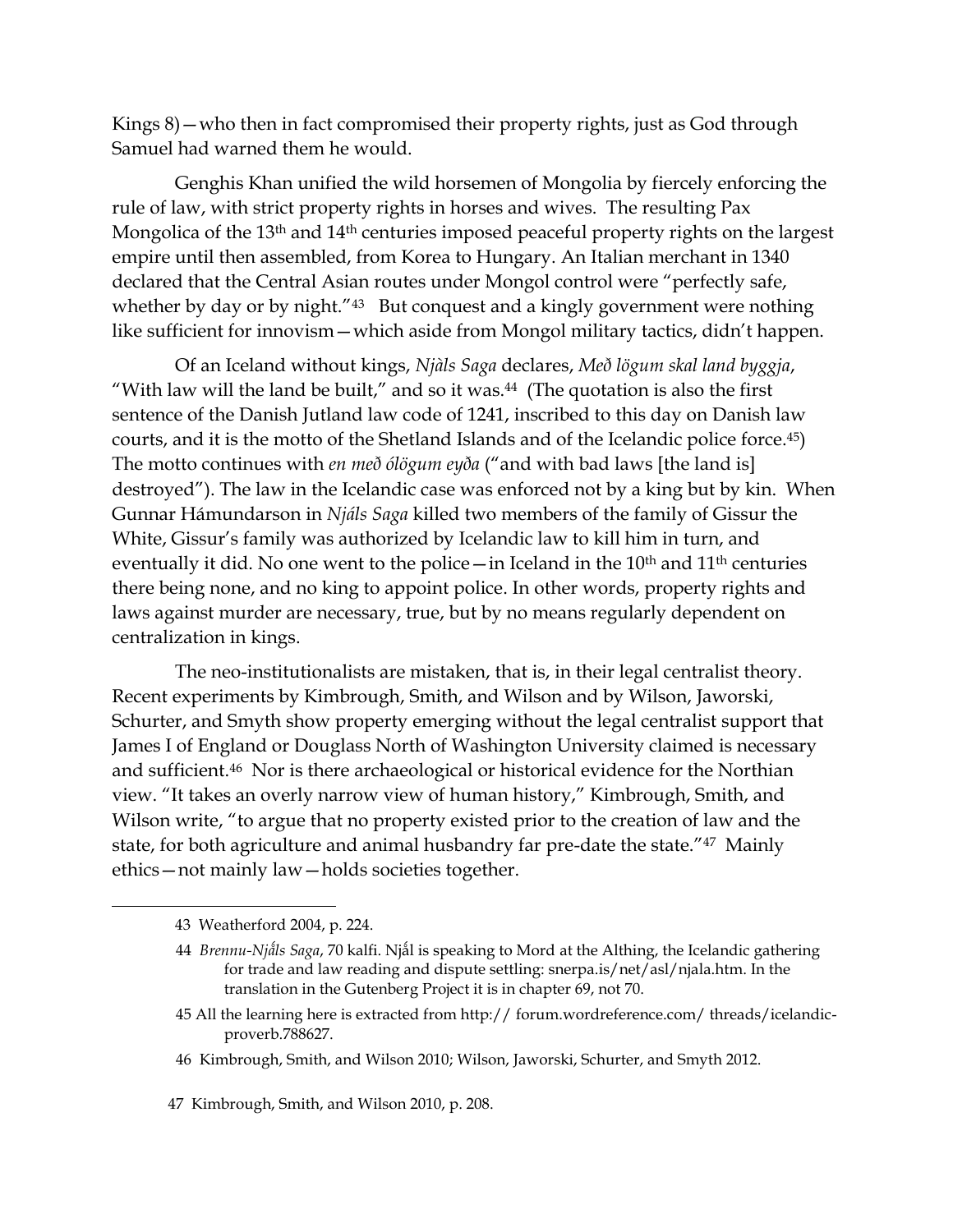Observe: not one of these old law-abiding societies yielded modern economic growth, until in 18th-century Britain and its North American colonies the ancient routine of reasonably good laws was mixed for the first time in agricultural societies with an entirely new idea, an egalitarian liberalism explored first in Dutch cities and theorized in French salons and then applied in the Anglosphere. The liberal releasing of human creativity has sufficed for growth, when the routine and widespread necessary and helpful conditions have obtained – the table of ingredients in the existing recipe books, as they routinely do exist, such as property rights, rule of law, capital markets, liquid water, oxygen in the air, absence of an active civil war, the arrow of time, the existence of the Earth. Northern Italy, the Ottoman Empire, Northern India, Japan, and China had for centuries all such necessary conditions, as had the Mayan, Roman, and Assyrian empires before. Yet they did not achieve the Great Enrichment emerging from a Dutchinfluenced and liberalizing England around 1700, and spreading after 1800 to the world.

Therefore I say to my beloved colleagues in economics and history: please stop putting forward as an explanation for the shocking betterment since 1800 yet another necessary or helpful (or sometimes in fact obstructive and unhelpful) condition—coal, canals, patents, banking, industrial policy, this or that expanding sector, the rule of law. If on the right politically, my dear friends, I suppose you put the rule of law forward because you imagine that the unruly little children should be controlled from above. If on the left, my equally dear friends, you put forward industrial policy because you imagine that the stupid little children should be controlled from above. Either way, controlled from above. Realize in a liberal way, dear friends, that the great virtues of commercially tested betterment come mostly from adult human actions independent of State action. State action can wreck them, and often does, with eminent domain and industrial policy and ill-designed taxes. When perchance it does enforce liberal human action—with honest courts and short patents—the rarity is cause for breaking out the champagne.

Look instead for the sufficient and inspiring conditions for adult creativity. You will not usually find them in a non-destructive form in the law and the State, which after all are mostly devoted to enforcing obedience and obstructing creativity (*en með ólögum eyða*). The world possessed plenty of laws and states for millennia before it added an 18th-century liberalism making for a Great Enrichment. We surely need a framework of laws and other routines, but always also an allowance for breaking it, or else the polity or the economy stagnate. The rule of law is often shameful, such as Jim Crow or apartheid or qualified immunity for the police. In order for such a shame of illiberalism to be erased, you need a polity in which Ella Baker or Nelson Mandela or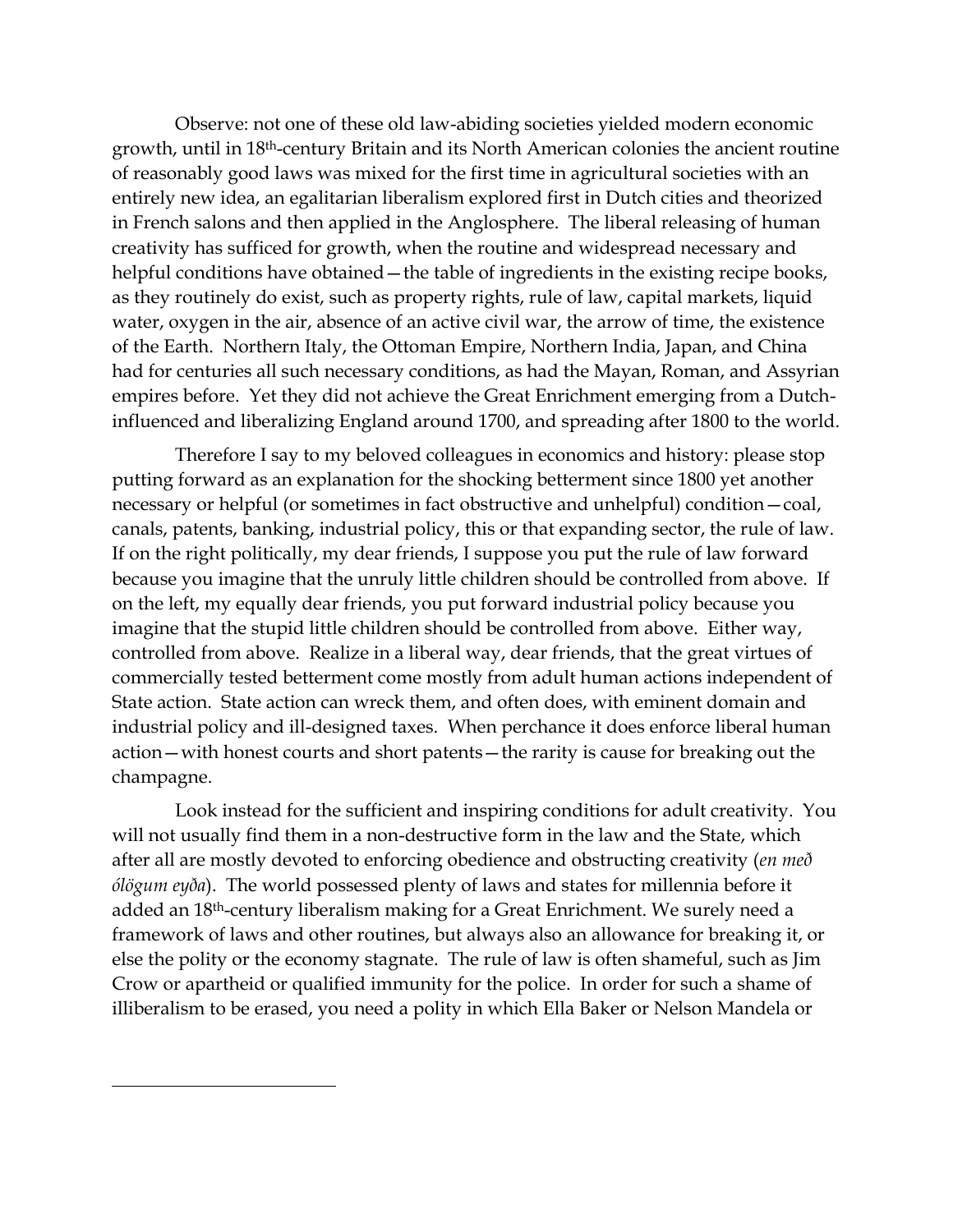Black Lives Matter can disobey, creatively, without in the end being crushed by a shameful rule of law run by Big Brother or Xi Jinping or William Barr.

**§**

 As the ordo-liberal historian of economic thought Stefan Kolev puts it in a recent paper, "the economic order not as an isolated entity, but rather as a part of the system of differentiated societal orders."<sup>48</sup> Yes, I certainly agree, which is what we mean by "humanomics." But top-down, "designed" law is not the only *Ordo*, as Kolev and I know.My dear *vriendje* Joel Mokyr has replied to me in personal correspondence that liberal "open-ness will require some mechanism to enforce contracts and resolve disputes, prevent people from cheating and lying to make the system unravel. Call them something else." But the issue is not about what they are called. It's about historical and economic and political science. I am of course all for openness. The historically correct name for it is "liberalism," but if someone wants to avoid the L-word, fine. But the substantive trouble with all this mechanical talk of "mechanism" is that non-institutions—neither top-down nor individually willed, but a matter of spontaneous order among Gazzaniga's community of minds or Smith's market rhetoricians or Hayek's information possessors, just as in language, ethics, science, art do most of the enforcing, early and late. Business people, for example, hardly ever go to the State's law, or even threaten to.<sup>49</sup> And the State has nothing to do with "resolving disputes" in, let us say, the academic field of economic history. Markets themselves arise from human interactions, usually without the slightest "enforcement" by the State. Pre-contact Australian aborigines traded across hundreds of miles, with no "mechanism" except honesty and exit.<sup>50</sup> Prisoners organize markets with cigarettes as currency.<sup>51</sup> And on and on.

Mokyr and other fellow travelers of neo-institutionalism need to think hard, instead of giving the superficial response that people "depend on" coercion by courts. Rather they should acknowledge that courts themselves depend on ethics and spontaneous orders, such as those arising from the conversation of common or constitutional law. A Russian court may have the same "mechanisms" as a British one, but nothing like the same ethics, and therefore not the same spontaneous order in the outcome. Demosthenes said it: "And what is the strength of the laws? If one of you is wronged and cries aloud, will the laws run up and be at his side to assist him? No; they are only written texts and incapable of such action. Wherein then resides their power?

<sup>48</sup> Kolev 2021, p. 12.

<sup>49</sup> Macaulay 1963.

<sup>50</sup> Berndt and Berndt 1964, p. 113.

<sup>51</sup> Radford 1945.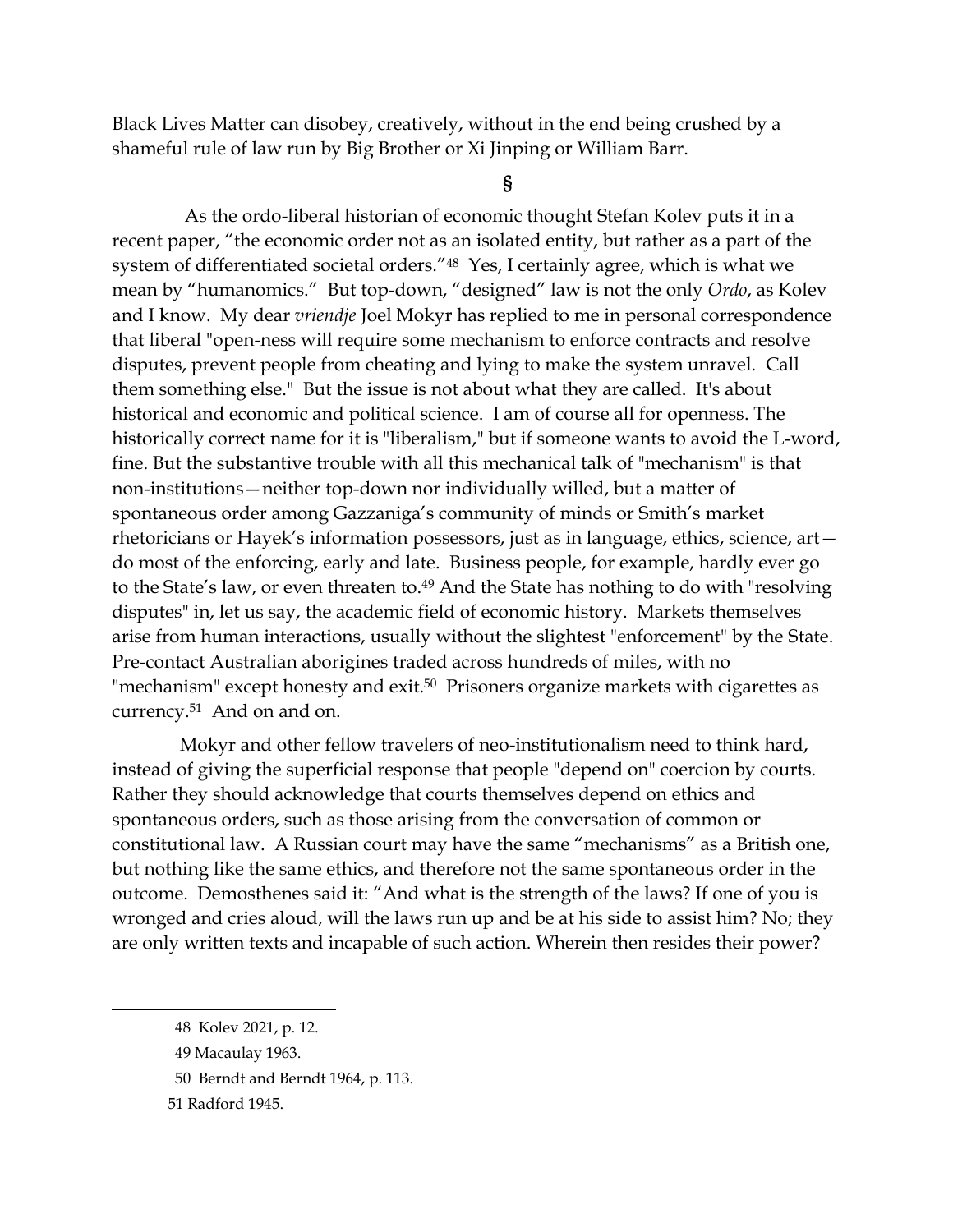In yourselves, if only you support them and make them all-powerful to help him who needs them."<sup>52</sup>

Where does the contrary, neo-institutionalist belief in the mechanical dominance of law come from? For one thing, it comes from a mixing up necessary with sufficient conditions, a chronic problem I have noted in economic thinking. For another, in modern times many people credit a Statist Axiom of Complexity. I was trying to persuade my cousin Ann that liberal markets are the ticket. She replied, "But the modern economy is so complex that it needs a great deal of laws and regulations." Acemoglu and Robinson say likewise that "the more complex our lives become, the more we need conflict resolution, regulation, public services, and protection for our liberties" (p. 72). "We are facing many new challenges, ranging from inequality, joblessness, and slow economic growth to complex security threats. We need the state to develop additional capabilities and shoulder fresh responsibilities" (p. 31). "Our main argument is that as the world changes, the state must expand and take on new responsibilities" (p. 31). I'm from the State and I'm here to help you.

The Axiom of Complexity is the opposite of the actual economic and political facts, and is the central scientific error in Acemoglu and Robinson's book. It bespeaks a failure to recognize spontaneous order, what the great sociologist Howard Backer contrasting his view with the nasty power plays of noncooperative game theory characteristic of Pierre Bourdieu's "fields"—calls a "world":

> The metaphor of "world"—which does not seem to be at all true of the metaphor of "field"—contains people, all sorts of people, who are in the middle of doing something which requires them to pay attention to each other, to take account consciously of the existence of others and to shape what they do in the light of what others do. In such a world, people . . . develop their lines of activity gradually, seeing how others respond to what they do and adjusting what they do next in a way that meshes with what others have done and will probably do next. . . . The resulting collective activity is something that perhaps no one wanted, but is the best everyone could get out of this situation and therefore what they all, in effect, agreed to.<sup>53</sup>

It is the vision of liberal economics since Adam Smith, denied by Acemoglu and Robinson. Between top-down planning and individual will-and-want stands the *tertium quid*, the spontaneous order, the ecological outcome that human action leads to, as in the German language or in the history of painting or in rock music or hundreds of

<sup>52</sup> Demosthenes, "Against Meidias," *Orations XXI – XXVI*, trans. by J. H. Vince (Cambridge, Mass.: Harvard University Press, 1935), 224-225, p. 149. I am indebted to Tom Palmer for the citation.

<sup>53</sup> Becker 2005, p. 118. Little wonder that Becker was a professional jazz musician (union card and all) from age 14 on, and a close student of improvisation.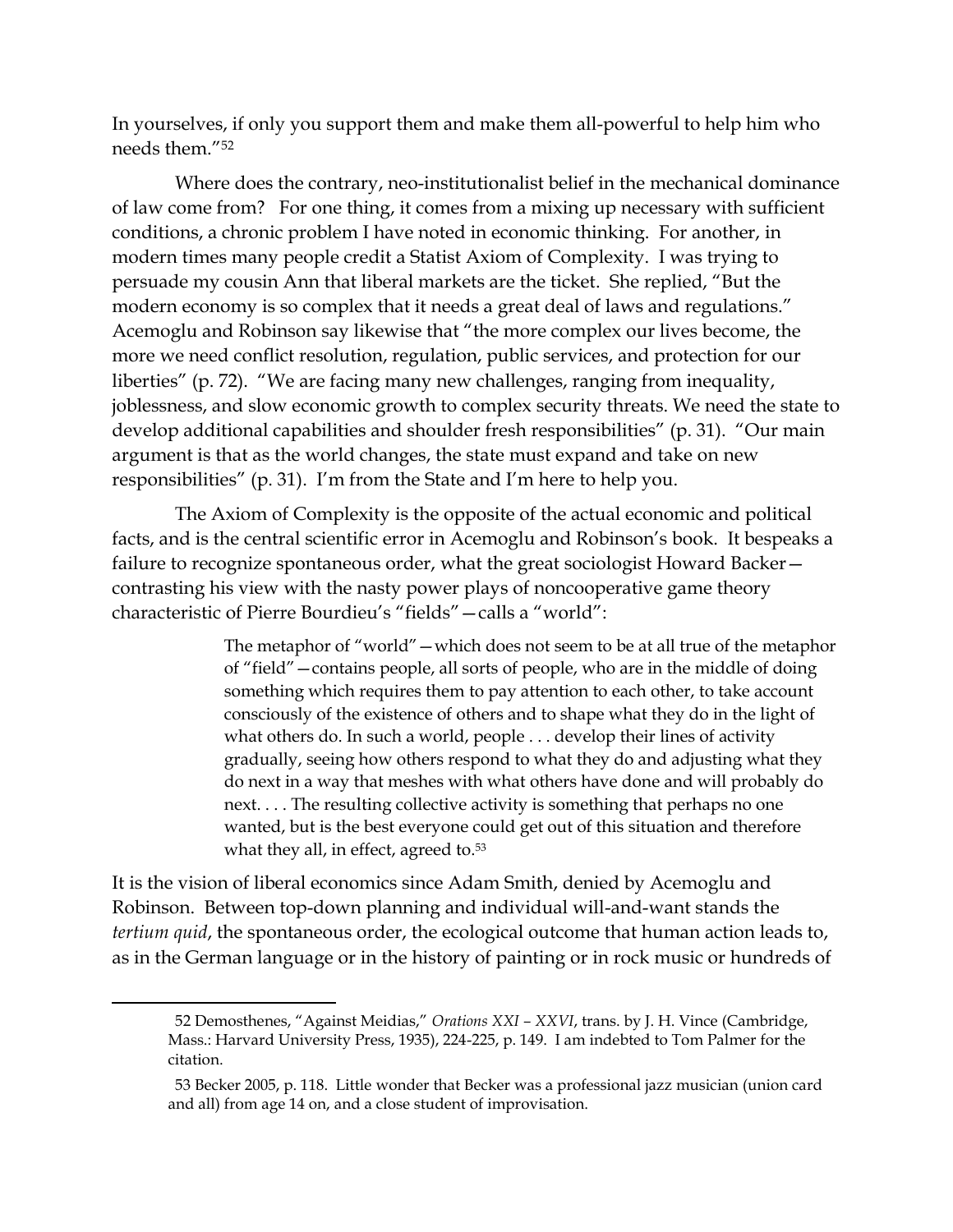other social and economic histories. Liberty and progress is located there, not in the commissars.

The economist Gerald Nordquist of the University of Iowa was invited many decades ago to an agricultural part of the USSR to explain to the Soviet economists how the corn crop was transported out of Iowa. Agriculture in the USSR, planned top-down, wasted a huge share of the crop. Nordquist told his hosts about Iowan trucks and grain elevators and rail cars and river barges. Then one of the Soviet economists asked, "But who is the commissar? Who's in charge, top-down?" Nordquist was startled, and replied, "Uh, well, no one is in charge. The price system does it. Farmers and companies enter and exit, making individual decisions. Supply and demand does it." The gathering of the Iowa crop was a Beckerian "world," a Smithian economy, a Hayekian spontaneous order, a Darwinian evolution, such as natural languages and human art, and for that matter most of your own life. The Russians stopped believing Nordquist, supposing cynically that he must have been ordered to conceal a State secret. How could the grain crop move efficiently, they thought, without a commissar, a steadily expanding "capable" State of Acemoglu and Robinson imaginings?

Adam Smith properly deprecated "the man of system . . . so enamored with the supposed beauty of his own ideal plan of government, that he . . . seems to imagine that he can arrange the different members of a great society with as much ease as the hand arranges the different pieces upon a chess-board."<sup>54</sup> Acemoglu and Robinson carry on with their system of arranging the chess pieces: "Once the Leviathan is shackled," they write hopefully, "society may choose to give it a long leash and allow it to increase its reach so that the state uses its capacity for things that its citizens want and need" (p. 72). I apologize for the lack of proper respect for what is after all a very fine piece of science, but at this sentence I laughed out loud. Italian, Russian, Greek, Indian, Nevadan, or Mainer readers of their book will I believe have the same reaction. What the citizens want, of course, are free lunches and protections from all competition and other miracles that are the politician's stock in trade. Yet what people actually "need" (that non-economist's word) is to grow up and accept the reality principle suitable to adults in a Beckerian "world." Adultism. Any Leviathan, shackled or not, teaches them on the contrary to be children, and to believe either miracles of abundance or the inevitability of their slavery, or in the present Chinese case, both. Leviathan is king over all the children of pride

Acemoglu and Robinson claim is that without a state, liberty is impossible. The claim is false. They argue that without a state, the cage of norms rules despotically. That claim is also false. And in any case, exist/not isn't the issue: the issue is State's

<sup>54</sup> Smith 1759, VI.2.2., p. 344.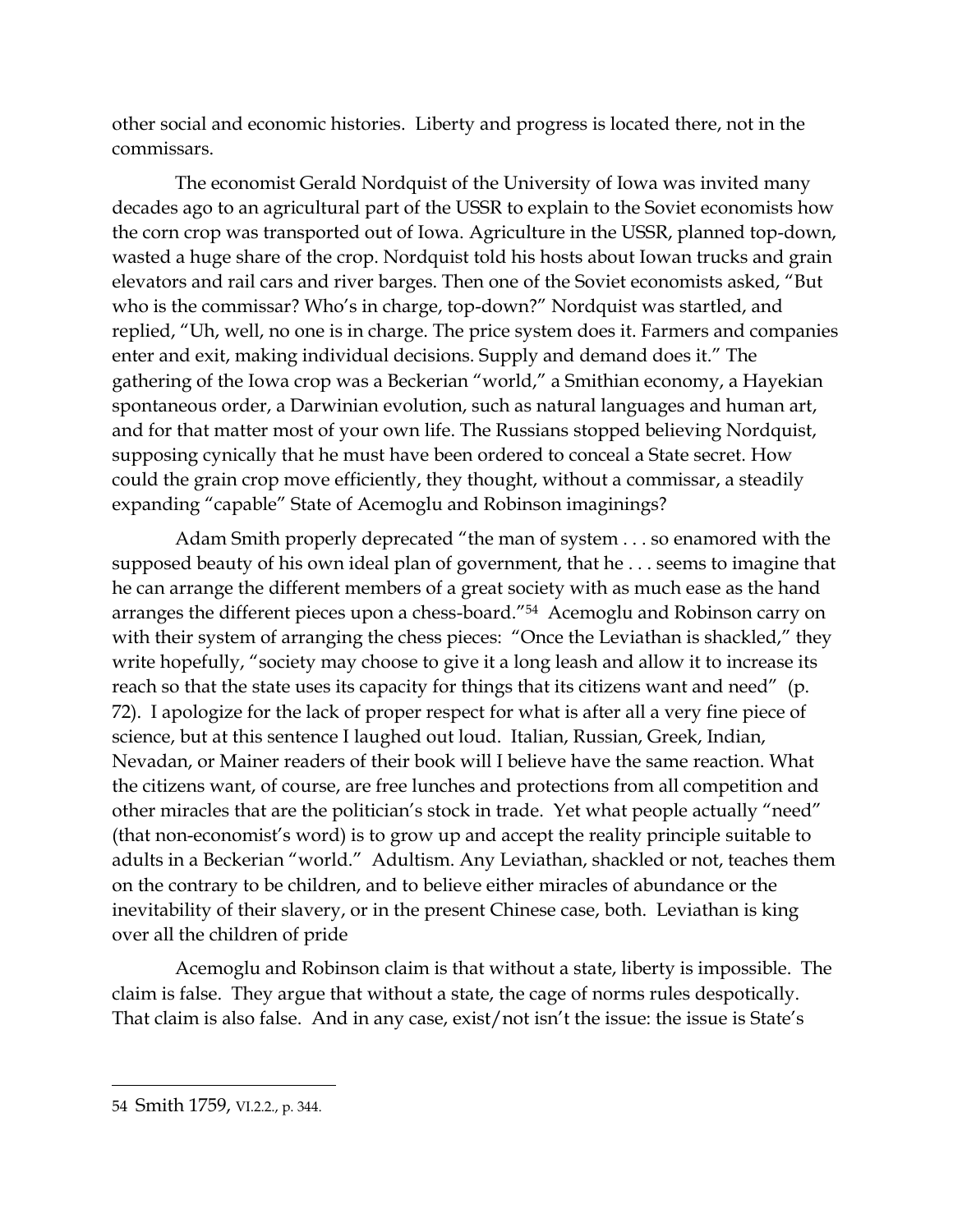size. What's so bad, Acemoglu and Robinson ask, about a larger and larger size? The State is neat if shackled. They express their sweet view at length:

> Think of the bureaucrats who are tirelessly working to provide you with public services or to regulate economic activity so that you do not get dominated by a monopoly or by predatory lending practices. Why wouldn't they want their own power and authority expanded? Think of the politicians who are steering the Leviathan. Why wouldn't they wish their own sea monster to become even more capable and dominant? What's more, the more complex our lives become, the more we need conflict resolution, regulation, public services, and protection for our liberties (p. 22).

At this, in view of the actual behavior of *lo stato* early and late, the liberal may be forgiven an indignant snort. "Nipping greater state capacity in the bud," they assert, would preclude such human progress" (p. 466). But most of the Great Enrichment, it can be shown, came from human creativity liberated by liberalism. Acemoglu and Robinson claim a "need for the state to play a role in redistribution, creating a social safety net and regulating the increasingly complex economy" (p. 467). A sensible social safety net is a liberal principle, too, but not redistribution from poor to rich arising from K-Street machinations or stacks of regulations deduced from the Axiom of Complexity. The "need for the State" according to statism is to provide protection for one part of the people by damaging the rest, while proposing to "regulate" the trillions of daily activities of hundreds of millions of people. "The Shackled Leviathan . . . becomes an instrument for the political and social development of society, for the blossoming of civic engagement, institutions, and capabilities, for the dismantling of the cage of norms, and for economic prosperity" (pp. 72-73). No. At modern scales it becomes an instrument for State propaganda and State coercions substituting for civic engagement, for proliferating institutions interfering in mutually beneficial private arrangements, and for adding to a modern cage of norms as tight as that of any hunter-gatherer society has a literal cage for the children of Central American seekers of asylum.

§

Why shouldn't, the liberal asks in vexation after 496 eloquent and learned pages promoting statism, we have an ideology favoring not an immense and growing and precariously shackled Leviathan, subject to bouts of Castroism or Putinism or Trumpism, but rather an ideology favoring a small and therefore pre-shackled . . . Porpoise? It seems the better option to avoid what Orwell's character in *Nineteen Eighty-Four*, the Party man O'Brien, relished: "But always—do not forget this, Winston—always there will be the intoxication of power, constantly increasing and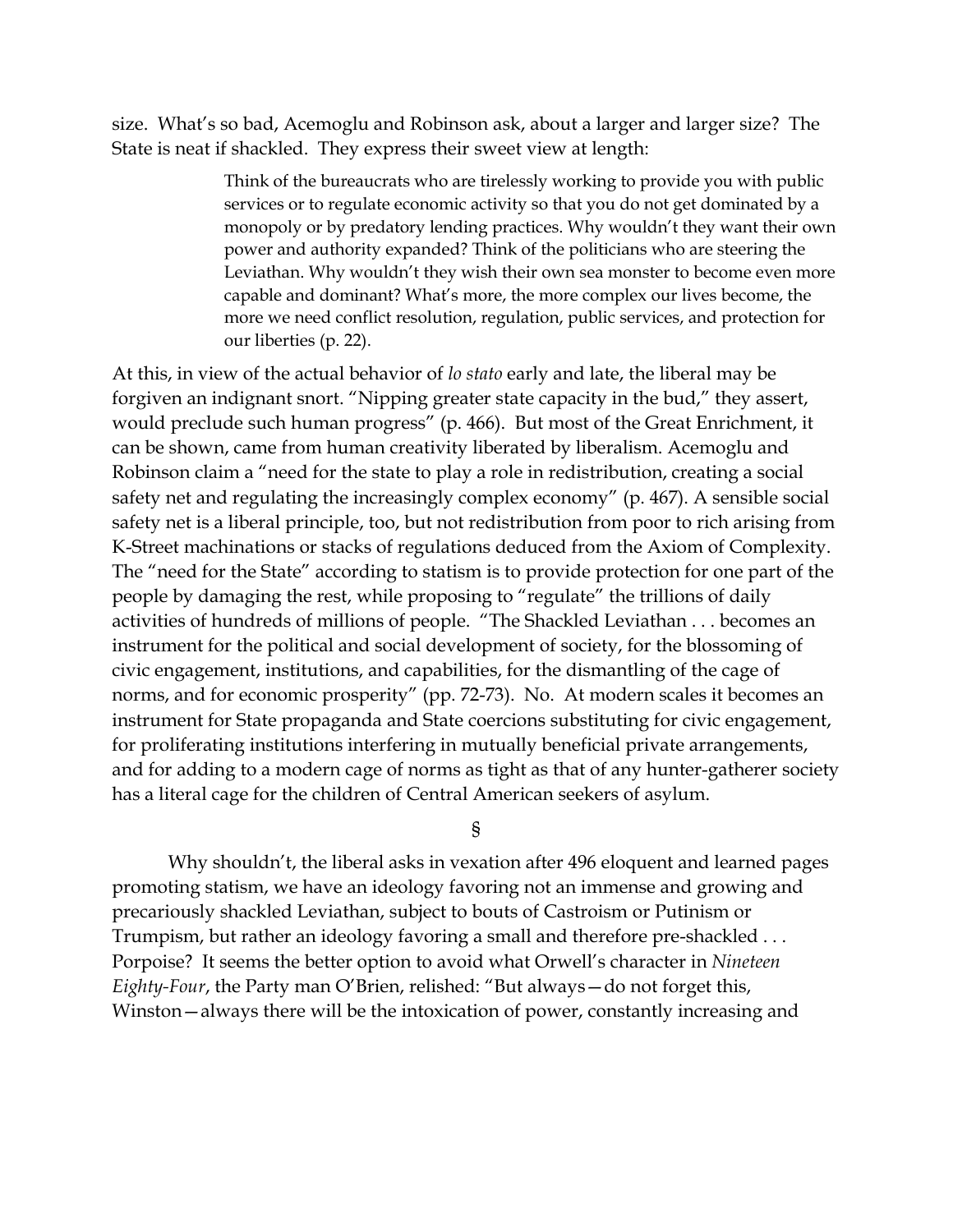constantly growing subtler. . . . If you want a picture of the future, imagine a boot stamping on a human face—forever."<sup>55</sup>

Power requires slaves, 100 percent Uighur slaves in Xinjiang—or 43 percent slaves in Italy or the U.S., the slaves to taxation and regulation and prohibition and police beatings if only on Monday and Tuesday and Wednesday. The closed fist of the State is a subordinating one, at best an undignified infantilization. At worst, and often, as Acemoglu and Robinson concede, it is a face-stamping boot. Let's not.

## Works Cited

- Acemoglu, Daron, and James A. Robinson. 2012. *Why Nations Fail: The Origins of Power, Prosperity, and Poverty*. New York: Crown Business.
- Becker, Howard S., and Alain Pessin. 2005 (2006). "A Dialogue on the Ideas of 'World' and 'Field'," edited by Harvey Molotch. English trans. in *Sociological Forum* 21, 2006. Manuscript version available at [http://nyu.edu/classes/bkg/objects/becker.doc.](http://nyu.edu/classes/bkg/objects/becker.doc)
- Berndt, Ronald M. and Catherine H. Berndt. 1964. *he World of the First Australians*, Sydney: Ure Smith.
- Berndt, Ronald M., and Catherine H. Berndt. 1964. *The World of the First Australians*. Sydney: Ure Smith.
- Duhem, Pierre. 1914, 1954. *La théorie physique son objet et sa structure*, 2nd ed., Paris: Chevalier et Rivière.
- Dykstra, Robert R. 1968. *The Cattle Towns*. NY: Knopf.
- Gilomee, Hermann. 2003. *The Afrikaners: Biography of a People*. Cape Town: Tafelberg; Charlottesville, VA: University of Virginia Press.
- Greenfield, Liah. 1992. *Nationalism: Five Roads to Modernity.* Cambridge: Harvard University Press.
- Greenfield, Liah.2001. *The Spirit of Capitalism: Nationalism and Economic Growth*. Cambridge: Harvard University Press.

<sup>55</sup> Orwell 1949, Book 3, Chapter 2, p. 256.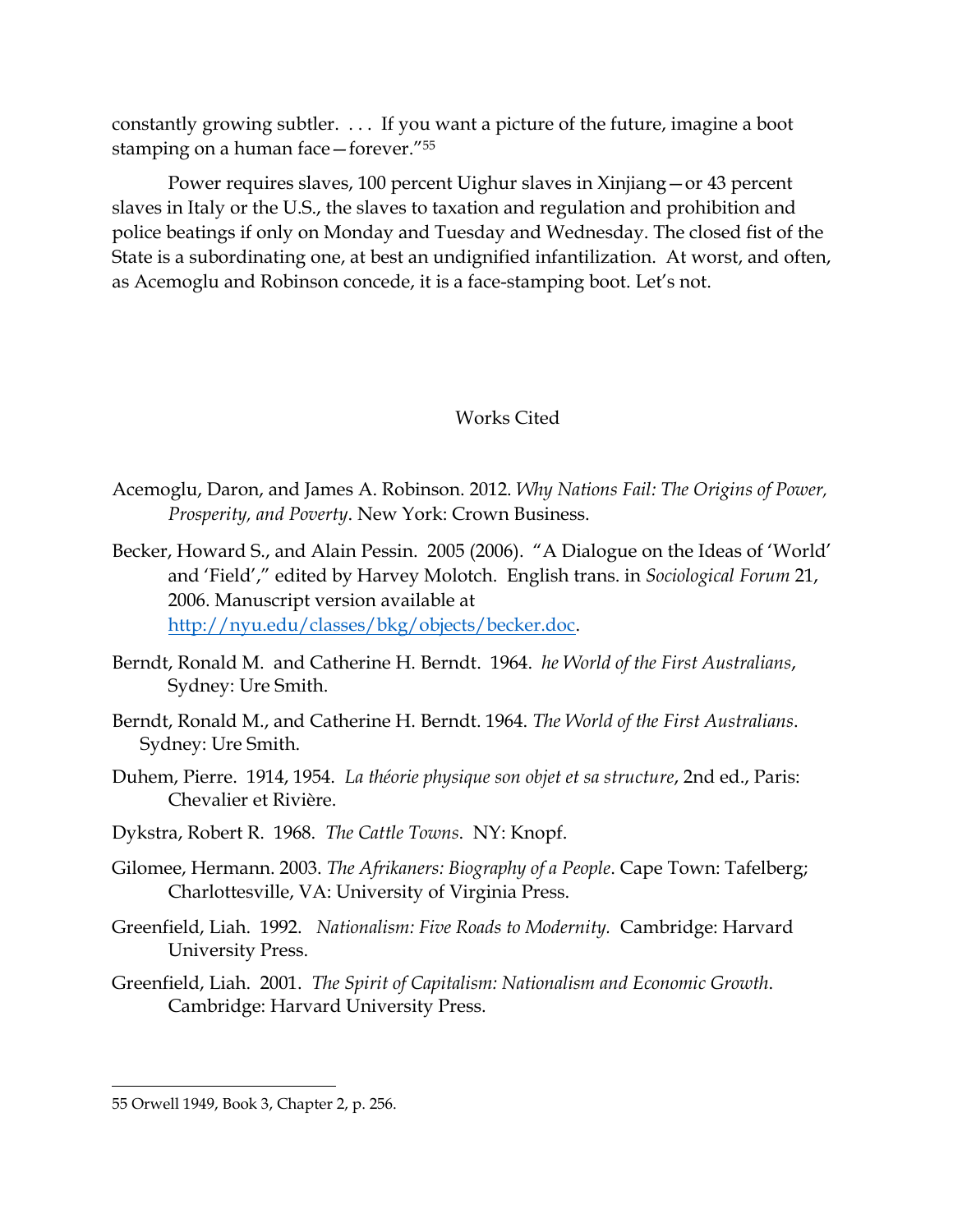- Hayek, Friedrich A. 1956 (2007). *T he Road to Serfdom, Text and Documents, the Definitive Edition*, edited by Bruce Caldwell. Chicago: University of Chicago Press.
- Hobbes, Thomas. 1651. *Leviathan.* Everyman Edition. London: J. M. Dent and New York: E. P. Dutton, 1914.
- Jewkes, Rachel K., Dunkle, K., M. Nduna, and N. Shai. 2010. "Intimate Partner Violence, Relationship Power Inequity, and Incidence of HIV Infection in Young Women in South Africa: A Cohort Study. *The lancet*, *376*(9734), pp.41-48.
- Kimbrough, Erik O., Vernon L. Smith, and Bart J. Wilson. 2008. "Historical Property Rights, Sociality, and the Emergence of Impersonal Exchange in Long-Distance Trade." *American Economic Review* 98:1009–1039.
- Kimbrough, Erik O., Vernon L. Smith, and Bart J. Wilson. 2010. "Exchange, Theft, and the Social Formation of Property." *Journal of Economic Behavior and Organization* 74:206–229.
- Kolev, Stefan. 2021. "When Liberty Presupposes Order: F. A. Hayek's Learning Ordoliberalism". Working Paper 2021/2, Walter Eucken Institute Freiburg.
- Lepenies, Wolf. 2006. *The Seduction of Culture in German History*. Princeton, NJ: Princeton University Press.
- Lincoln, Abraham (1858 [1894]) "First of the Lincoln-Douglas debates". Ottawa, Illinois, August 21. In *Abraham Lincoln: Complete Works, Comprising His Speeches, Letters, State Papers, and Miscellaneous Writings*, Volume 1, John G. Nicolay and John Hay, eds. New York: Century, at [https://archive.org/details/abelinccompwks02lincrich.](https://archive.org/details/abelinccompwks02lincrich)
- Macaulay, Stewart. 1963. "Non-contractual Relations in Business." *American Sociological Review* 28: 55-67..
- McCammon, Christopher. 2018. "Domination." In the *Stanford Encyclopedia of Philosophy* at https://plato.stanford.edu/entries/domination/#:~:text=Domination%20involv

es%20imbalances%20or%20asymmetries,conditions%20in%20which%20they%20 act.

- McCloskey, Deirdre Nansen, and Alberto Mingardi. 2020. *The Myth of the Entrepreneurial State.* London: Adam Smith Institute; Great Durnford, MA: American Institute for Economic Research.
- McCloskey, Deirdre Nansen. 2000. "Post-Modern Free-Market Feminism: A Conversation with Gayatri Chakravorty Spivak." *Rethinking Marxism* 12 [4]: 23- 37.
- McCloskey, Deirdre Nansen. 2010. *Bourgeois Dignity: Why Economics Can't Explain the Modern World.* Chicago: University of Chicago Pres*.*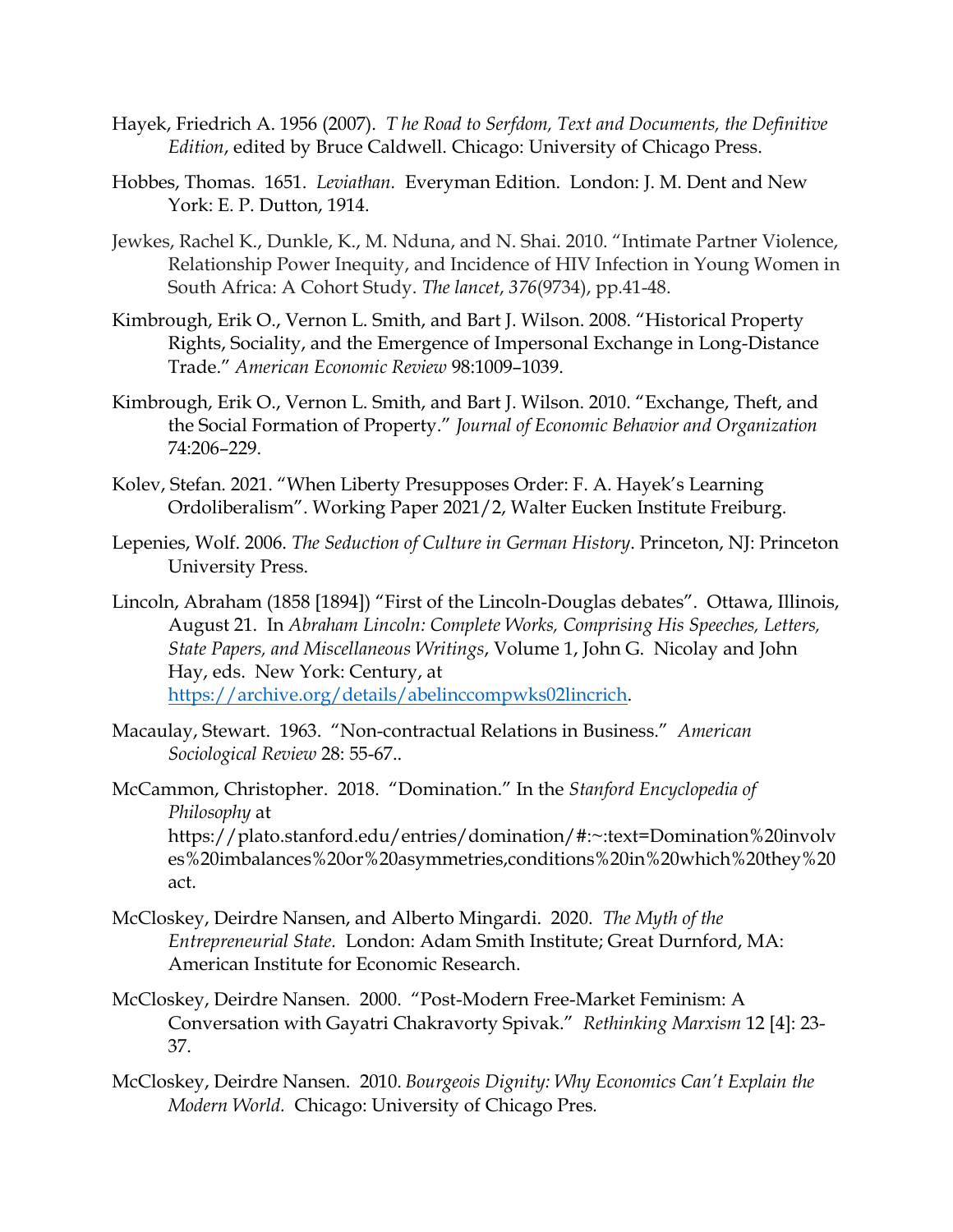- McCloskey, Deirdre Nansen. 2016. *Bourgeois Equality: How Ideas, Not Capital or Institutions, Enriched the World.* Chicago: University (U of Chicago Press*.*
- McCloskey, Deirdre Nansen. 2017. "Neo-Institutionalism is Not Yet a Scientific Success: A Reply to Barry Weingast'." *Scandinavian Economic History Review* 65: 116-123.
- McCloskey, Deirdre Nansen. 2020. *Historical Impromptus: Notes, Reviews, and Responses on the British Experience and the Great Enrichment.* Great Barrington: American Institute for Economic Research.
- McCloskey, Deirdre Nansen. 2021. *Bettering Humanomics: A New and Old Approach to Economic Science.* Chicago: University of Chicago Press*.*
- McCloskey, Laura A. 2001. "The 'Medea Complex' Among Men: The Instrumental Abuse of Children to Injure Wives." *Violence and Victims* 16:19-37.
- Mill, John Stuart. 1859 (2001). *On Liberty*. Kitchener: Batoche Books.
- North, Douglass C. 1981. *Structure and Change in Economic History*. New York: Norton.
- North, Douglass C. 1990. *Institutions, Institutional Change and Economic Performance*. Cambridge: Cambridge University Press.
- North, Douglass C. 2005. *Understanding the Process of Economic Change.* Princeton: Princeton University Press.
- North, Douglass C. and Barry R. Weingast. 1989. "Constitutions and Commitment: The Evolution of Institutions Governing Public Choice in Seventeenth-Century England." *Journal of Economic History* 49: 803-832.
- North, Douglass C., John Joseph Wallis, and Barry R. Weingast. 2009. *Violence and Social Orders: A Conceptual Framework for Interpreting Recorded Human History.* Cambridge: Cambridge University Press.
- Orwell, George. 1949. *Nineteen Eighty-four*. London: Secker & Warburg.
- Parks, Tim. 2018. *Out of My Head: On the Trail of Consciousness.* London: Harvill Seeker.
- Radford, R.A. 1945. "The Economic Organisation of a P.O.W. Camp." *Economica*. n.s. 12: 189-201.
- Ridley, Matt. 2010. *The Rational Optimist: How Prosperity Evolves*. New York: Harper Perennial.
- Rodrik, Dani. 2014. "When Ideas Trump Interests: Preferences, Worldviews, and Policy Innovations. *Journal of Economic Perspectives* 28: 189–208.
- Scott, James C. 2009. *The Art of Not Being Governed: An Anarchist History of Upland Southwest Asia*. New Haven, CT: Yale University Press.